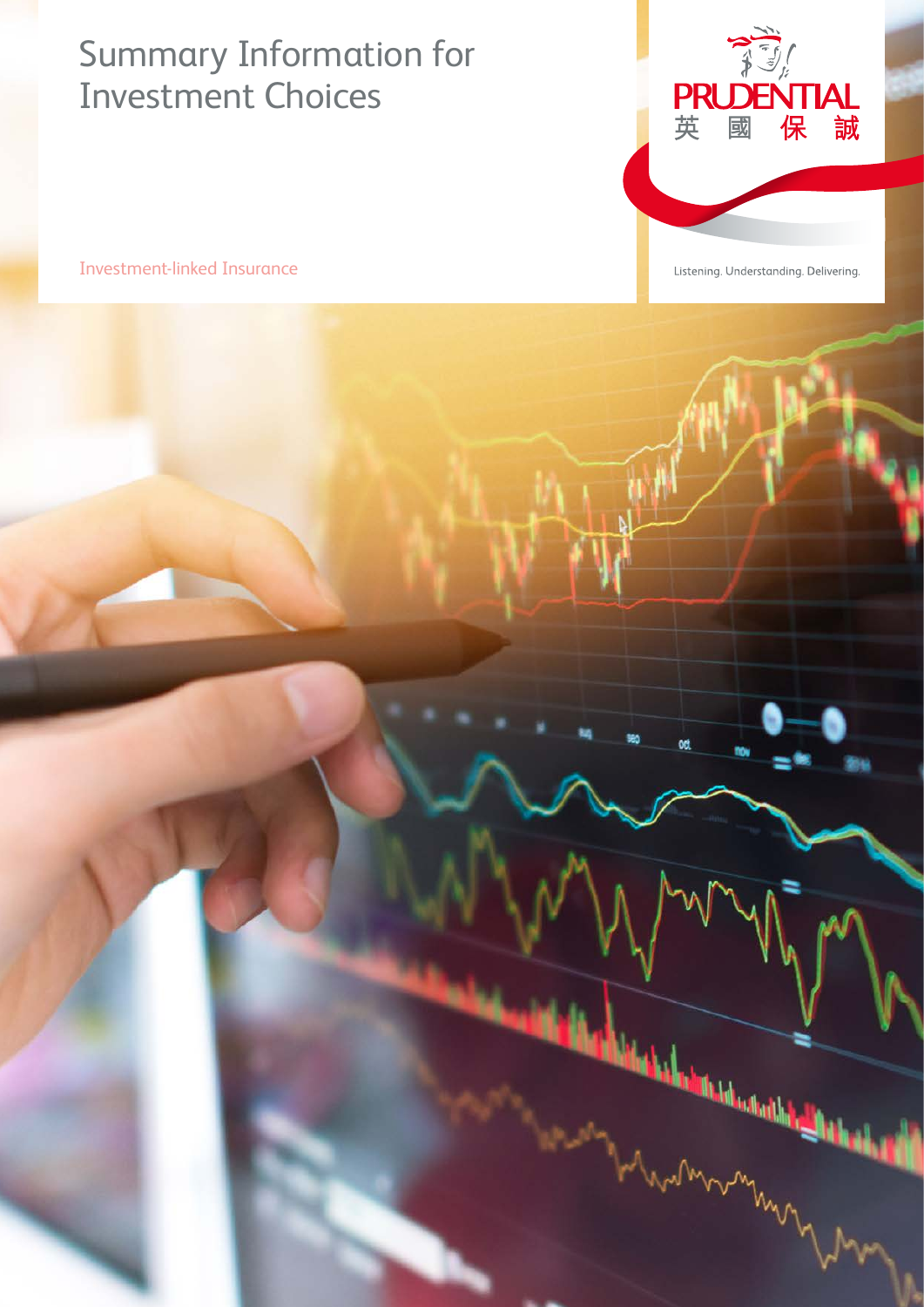

8 October 2021

# **Addendum No. 1 to Summary Information for Investment Choices**

This "Addendum No. 1 to Summary Information for Investment Choices" should be issued and read in conjunction with the Product Key Facts Statements (if applicable), the Product Brochures of the investment-linked insurance plans listed in the "Notes" section below and the Summary Information for Investment Choices which is dated July 2021.

#### **Mergers of Ninety One GSF Global Energy Fund (Code: IGE) and Barings Asia Balanced Fund (Code: BAB) Respectively**

With effect from 8 October 2021, Ninety One Global Strategy Fund – Global Energy Fund (i.e. the existing reference fund of Ninety One GSF Global Energy Fund) will be merged into Ninety One Global Strategy Fund – Global Environment Fund. As a result of this merger, the name of investment choice, code, name of reference fund and asset class of Ninety One GSF Global Energy Fund as set out on page 8 of the Summary Information for Investment Choices under the "List of Investment Choices" section will be replaced as follows^:

|                           | Before the merger                                       | After the merger<br>(With effect from 8 October 2021)        |
|---------------------------|---------------------------------------------------------|--------------------------------------------------------------|
| Name of investment choice | Ninety One GSF<br>Global Energy Fund                    | Ninety One GSF<br><b>Global Environment Fund</b>             |
| Code                      | IGE                                                     | <b>NGE</b>                                                   |
| Name of reference fund    | Ninety One Global Strategy Fund -<br>Global Energy Fund | Ninety One Global Strategy Fund -<br>Global Environment Fund |
| Asset class               | Equity – Sector/Energy                                  | Equity - Theme/ESG (Environmental,<br>Social and Governance) |

In addition, with effect from 5 November 2021, Barings Global Opportunities Umbrella Fund – Barings Asia Balanced Fund (i.e. the existing reference fund of Barings Asia Balanced Fund) will be merged into Barings International Umbrella Fund – Barings Global Balanced Fund. As a result of this merger, the name of investment choice, code, name of reference fund and asset class of Barings Asia Balanced Fund as set out on page 13 of the Summary Information for Investment Choices under the "List of Investment Choices" section will be replaced as follows^:

|                           | Before the merger                                                             | After the merger<br>(With effect from 5 November<br>2021              |
|---------------------------|-------------------------------------------------------------------------------|-----------------------------------------------------------------------|
| Name of investment choice | Barings Asia Balanced Fund                                                    | Barings Global Balanced Fund                                          |
| Code                      | <b>BAB</b>                                                                    | <b>BGB</b>                                                            |
| Name of reference fund    | Barings Global Opportunities<br>Umbrella Fund<br>- Barings Asia Balanced Fund | Barings International Umbrella Fund<br>- Barings Global Balanced Fund |
| Asset class               | Multi-Asset - Asia                                                            | Multi-Asset - Global                                                  |

^ Apart from the following changes, no other information has been changed.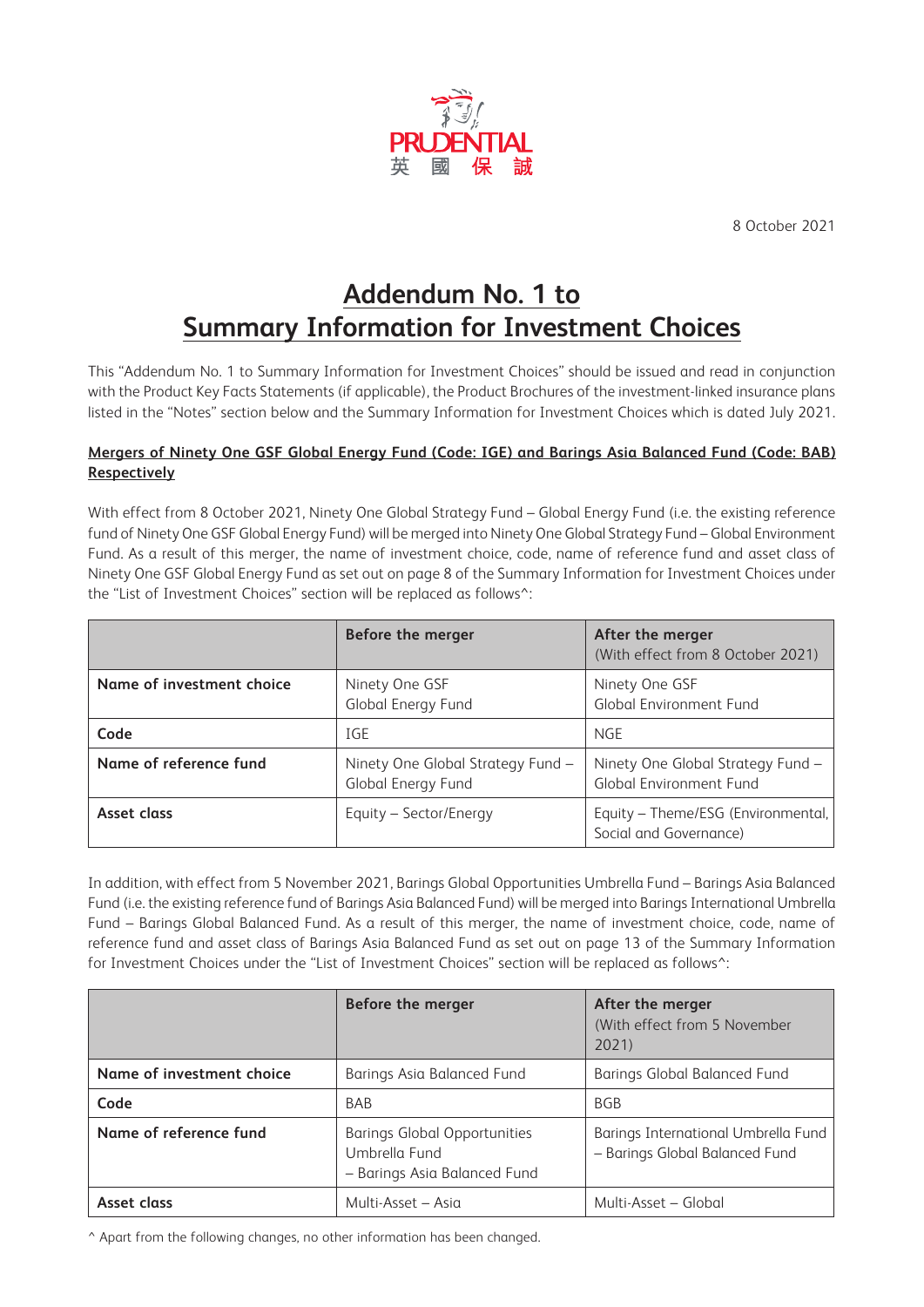For detailed information on fund objectives, policies, risk factors and all fees and charges of the reference funds of the above-mentioned investment choices, please refer to the relevant offering documents of the reference funds which will be made available by Prudential Hong Kong Limited ("Prudential") upon request.

The investment choices can have very different features and risk profiles. Some of them may even be of high risk. Your return on investment is calculated with reference to the performance of the reference funds of the investment choices. The performance of such investment choices may not be identical to the performance of the corresponding reference funds due to the differences in currency and/or rounding mechanism for valuation. Return on investment under the investment-linked insurance plans will be subject to the charges of the plan and may be lower than the return on the investment choices or reference funds.

#### **Notes**

The investment-linked insurance plans mentioned above are **PRU**Link Empower Investment Plan, **PRU**link portfolio investment plan, **PRU**link single premium investment plan\*, **PRU**link investment plan\*, **PRU**link smart wealth builder\*, **PRU**link wealth builder\*, **PRU**retirement extra\*, **PRU**kid extra\*, **PRU**link optimiser plus\*, **PRU**link assurance plus\*, **PRU**link assurance\*, **PRU**link investlife\*, **PRU**flexilife\*, Investment Plus\*, **PRU**link maxisavings\* and **PRU**link protector\*. The Product Brochures, Product Key Facts Statements, the Summary Information for Investment Choices and this "Addendum No. 1 to Summary Information for Investment Choices" together constitute the offering documents of the above-mentioned investment-linked insurance plans.

\* This plan was closed for new business.

Information of the reference funds contained herein has been derived from materials provided by Ninety One Global Strategy Fund and Baring International Fund Managers (Ireland) Limited respectively, which Prudential believes to be reliable.

The above sets out the full content of this "Addendum No. 1 to Summary Information for Investment Choices".

Prudential Hong Kong Limited (A member of Prudential plc group) 8/F, Prudential Tower The Gateway, Harbour City, 21 Canton Road Tsim Sha Tsui, Kowloon, Hong Kong Customer Service Hotline: 2281 1333 Corporate Website: [www.prudential.com.hk](https://www.prudential.com.hk/en/index.html)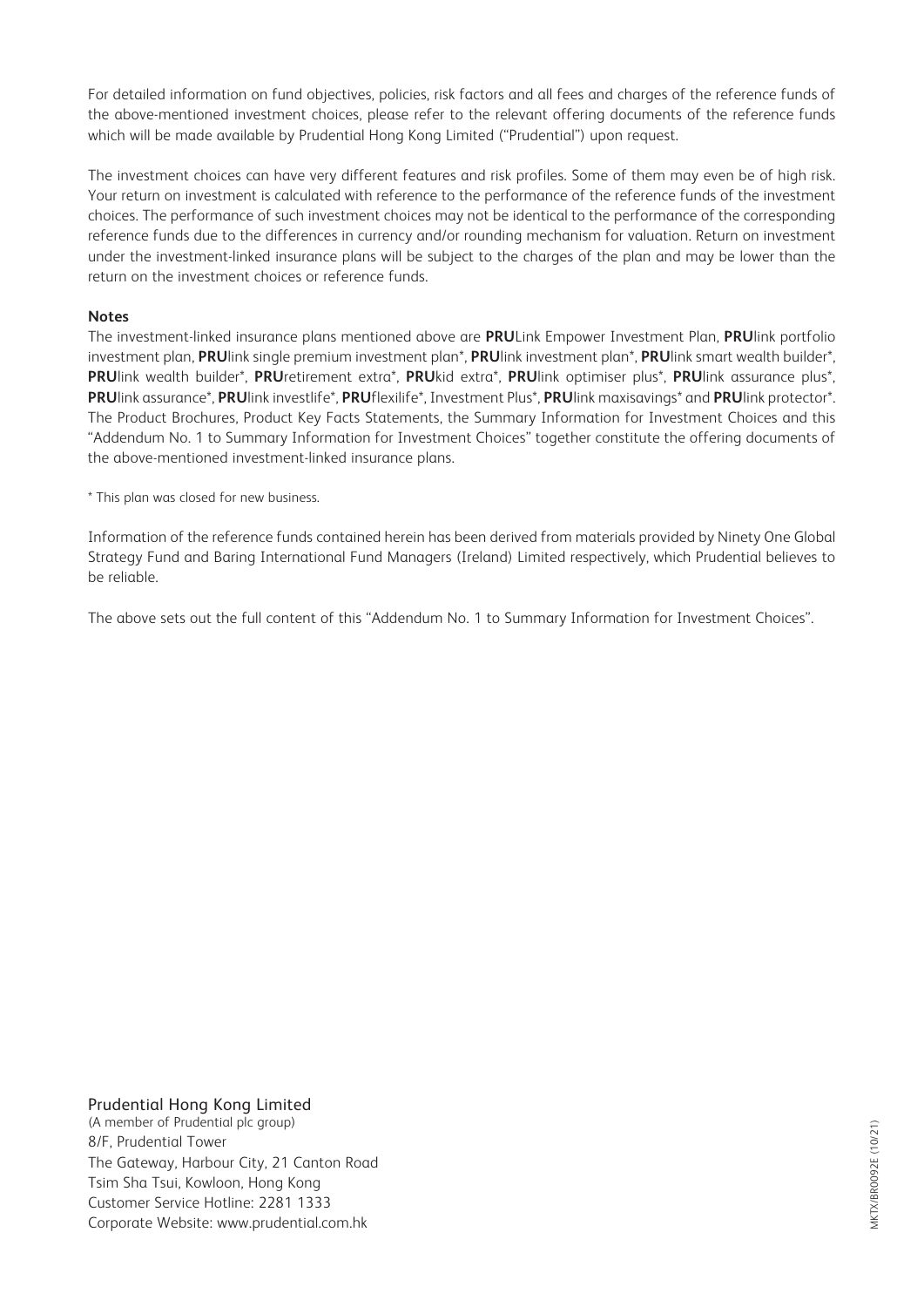

29 April 2022

"

# **Addendum No. 2 to Summary Information for Investment Choices**

This "Addendum No. 2 to Summary Information for Investment Choices" should be issued and read in conjunction with the Product Key Facts Statements (if applicable), the Product Brochures of the investment-linked insurance plans# listed in the section "Notes" below, the Summary Information for Investment Choices which is dated July 2021 and the "Addendum No. 1 to Summary Information for Investment Choices".

#### **Renaming of investment choice and its corresponding reference fund**

With effect from 29 April 2022, the name of Invesco Global High Income Fund (Code: IHI) and its corresponding reference fund (set out on page 12 of the Summary Information for Investment Choices under the section of "List of Investment Choices") will be renamed as follows $\hat{\cdot}$ :

| <b>Existing name of Investment Choice</b>       | New name of Investment Choice                   |
|-------------------------------------------------|-------------------------------------------------|
| Invesco Global High Income Fund                 | Invesco Sustainable Global High Income Fund     |
|                                                 |                                                 |
| Existing name of corresponding reference fund   | New name of corresponding reference fund        |
| Invesco Funds - Invesco Global High Income Fund | Invesco Funds - Invesco Sustainable Global High |
|                                                 | Income Fund                                     |

 $\hat{\;\;}$  Apart from the following changes, no other information has been changed.

For detailed information on fund objectives, policies, risk factors and all fees and charges of the reference fund of the above-mentioned investment choice, please refer to the relevant offering documents of the reference fund which will be made available by Prudential Hong Kong Limited ("Prudential") upon request.

Investment choices can have very different features and risk profiles. Some of them may even be of high risk. Your return on investment is calculated with reference to the performance of the reference fund of the investment choices. The performance of such investment choices may not be identical to the performance of the corresponding reference fund due to the differences in currency and/or rounding mechanism for valuation. Return on investment under the investment-linked insurance plans will be subject to the charges of the plan and may be lower than the return on the investment choices or reference funds.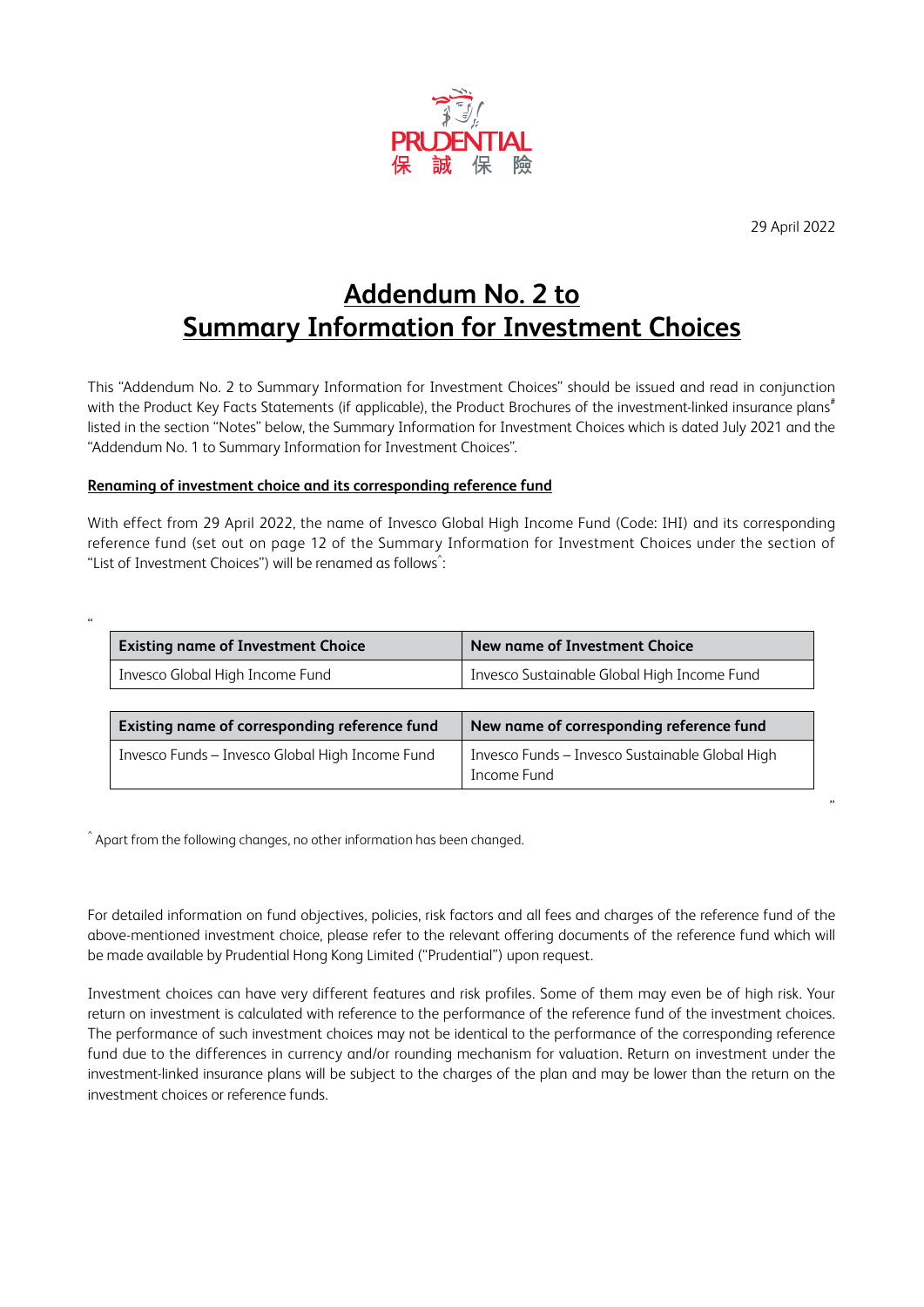#### **Notes**

# The investment-linked insurance plans mentioned above are **PRU**Link Empower Investment Plan, **PRU**link portfolio investment plan, **PRU**link single premium investment plan\*, **PRU**link investment plan\*, **PRU**link smart wealth builder\*, **PRU**link wealth builder\*, **PRU**retirement extra\*, **PRU**kid extra\*, **PRU**link optimiser plus\*, **PRU**link assurance plus\*, **PRU**link assurance\*, **PRU**link investlife\*, **PRU**flexilife\*, Investment Plus\*, **PRU**link maxisavings\* and **PRU**link protector\*. The Product Brochures, Product Key Facts Statements, the Summary Information for Investment Choices, the "Addendum No. 1 to Summary Information for Investment Choices" and this "Addendum No. 2 to Summary Information for Investment Choices" together constitute the offering documents of the above mentioned investment-linked insurance plans.

\* This plan has been closed for new business.

Information of the reference fund contained herein has been derived from materials provided by Invesco Funds which Prudential believes to be reliable.

The above sets out the full content of this "Addendum No. 2 to Summary Information for Investment Choices".

#### 8/F, Prudential Tower The Gateway, Harbour City, 21 Canton Road Tsim Sha Tsui, Kowloon, Hong Kong Prudential Hong Kong Limited (Part of Prudential plc (United Kingdom))

Customer Service Hotline: 2281 1333 Corporate Website: [www.prudential.com.hk](https://www.prudential.com.hk/en/index.html)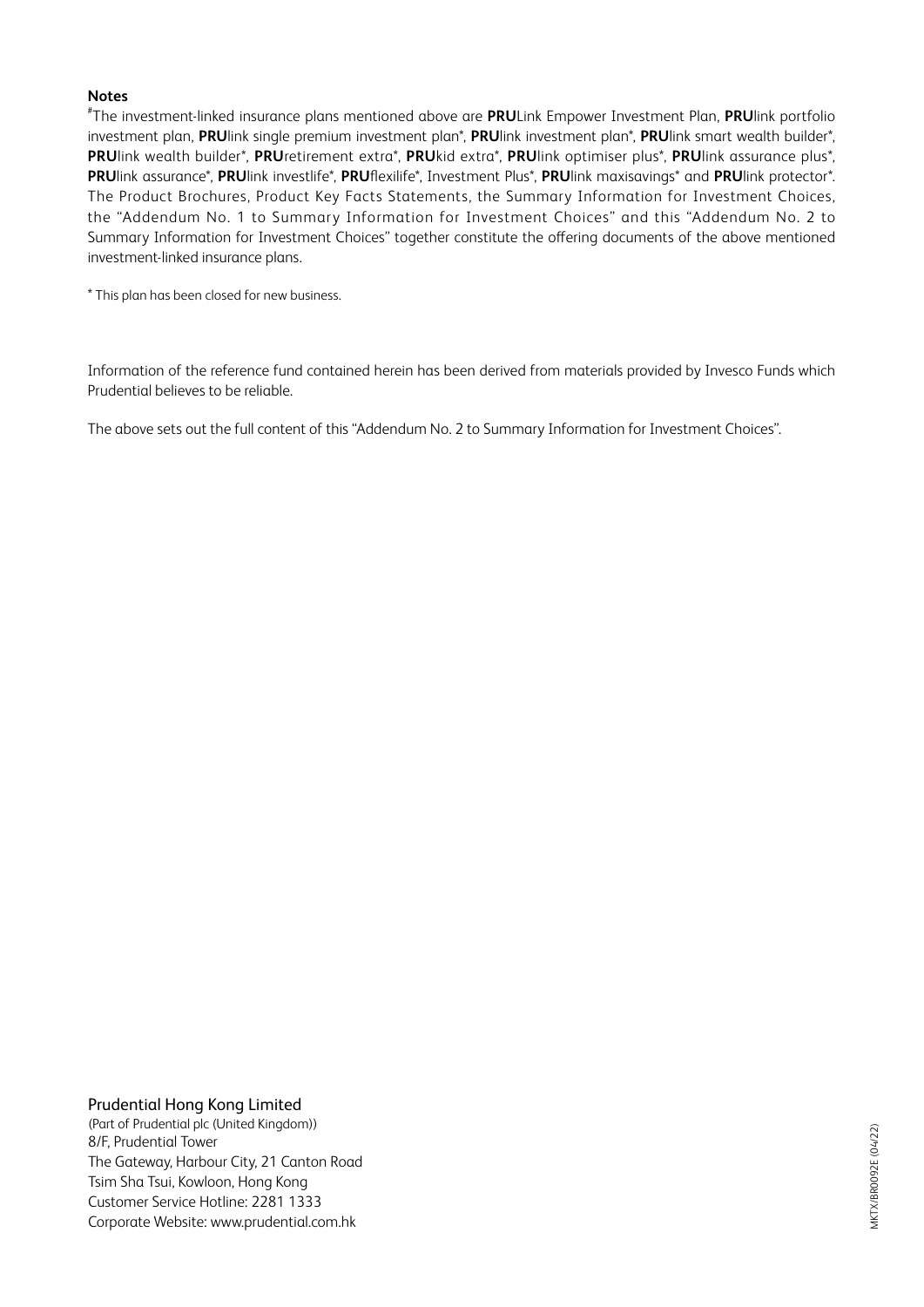

4 May 2022

"

# **Addendum No. 3 to Summary Information for Investment Choices**

This "Addendum No. 3 to Summary Information for Investment Choices" should be issued and read in conjunction with the Product Key Facts Statements (if applicable), the Product Brochures of the investment-linked insurance plans<sup>#</sup> listed in the section "Notes" below, the Summary Information for Investment Choices which is dated July 2021, the "Addendum No. 1 to Summary Information for Investment Choices" and "Addendum No. 2 to Summary Information for Investment Choices".

#### **Renaming of investment choices and their corresponding reference funds**

 $"$ 

With effect from 11 April 2022, the name of Aberdeen Standard SICAV I Japanese Equity Fund (Code: AJE) and Aberdeen Standard SICAV I Japanese Smaller Companies Fund (Code: AJS) and their corresponding reference fund (set out on page 10 and 11 of the Summary Information for Investment Choices under the section of "List of Investment Choices") will be renamed as follows $\hat{\cdot}$ :

| <b>Existing name of Investment Choice</b>                    | New name of Investment Choice                                                   |
|--------------------------------------------------------------|---------------------------------------------------------------------------------|
| Aberdeen Standard SICAV I Japanese Equity Fund               | Aberdeen Standard SICAV I Japanese Sustainable<br><b>Equity Fund</b>            |
| Aberdeen Standard SICAV I Japanese Smaller<br>Companies Fund | Aberdeen Standard SICAV I Japanese Smaller<br>Companies Sustainable Equity Fund |

| Existing name of corresponding reference fund                  | New name of corresponding reference fund                                          |
|----------------------------------------------------------------|-----------------------------------------------------------------------------------|
| Aberdeen Standard SICAV I - Japanese Equity Fund               | Aberdeen Standard SICAV I - Japanese Sustainable<br><b>Equity Fund</b>            |
| Aberdeen Standard SICAV I - Japanese Smaller<br>Companies Fund | Aberdeen Standard SICAV I - Japanese Smaller<br>Companies Sustainable Equity Fund |

 $\hat{\;\;}$  Apart from the following changes, no other information has been changed.

For detailed information on fund objectives, policies, risk factors and all fees and charges of the reference funds of the above-mentioned investment choices, please refer to the relevant offering documents of the reference funds which will be made available by Prudential Hong Kong Limited ("Prudential") upon request.

Investment choices can have very different features and risk profiles. Some of them may even be of high risk. Your return on investment is calculated with reference to the performance of the reference funds of the investment choices. The performance of such investment choices may not be identical to the performance of the corresponding reference funds due to the differences in currency and/or rounding mechanism for valuation. Return on investment under the investment-linked insurance plans will be subject to the charges of the plan and may be lower than the return on the investment choices or reference funds.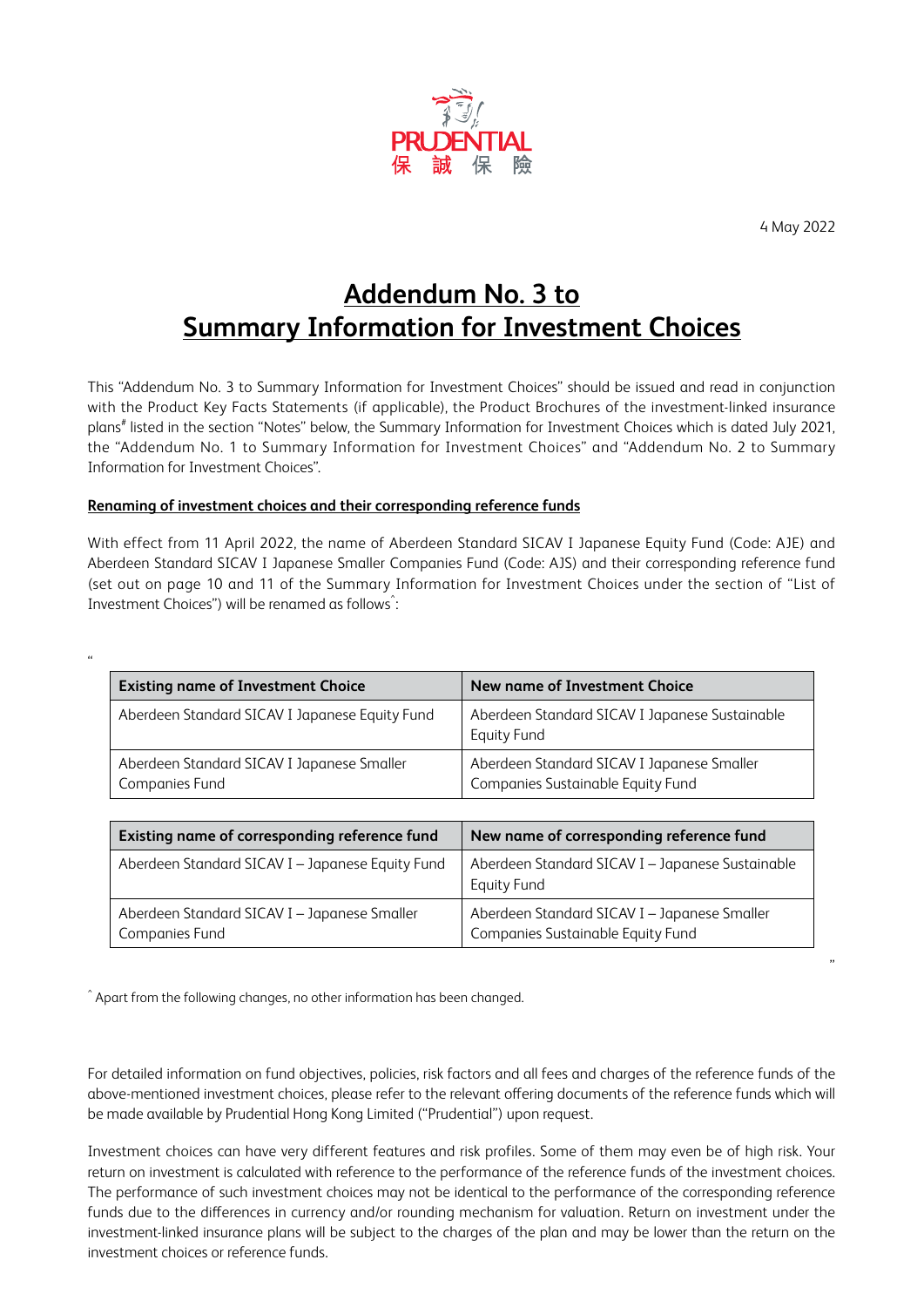#### **Notes**

# The investment-linked insurance plans mentioned above are **PRU**Link Empower Investment Plan, **PRU**link portfolio investment plan, **PRU**link single premium investment plan\*, **PRU**link investment plan\*, **PRU**link smart wealth builder\*, **PRU**link wealth builder\*, **PRU**retirement extra\*, **PRU**kid extra\*, **PRU**link optimiser plus\*, **PRU**link assurance plus\*, **PRU**link assurance\*, **PRU**link investlife\*, **PRU**flexilife\*, Investment Plus\*, **PRU**link maxisavings\* and **PRU**link protector\*. The Product Brochures, Product Key Facts Statements, the Summary Information for Investment Choices, the "Addendum No. 1 to Summary Information for Investment Choices", "Addendum No. 2 to Summary Information for Investment Choices" and this "Addendum No. 3 to Summary Information for Investment Choices" together constitute the offering documents of the above mentioned investment-linked insurance plans.

\* This plan has been closed for new business.

Information of the reference funds contained herein has been derived from materials provided by Aberdeen Standard SICAV I which Prudential believes to be reliable.

The above sets out the full content of this "Addendum No. 3 to Summary Information for Investment Choices".

#### 8/F, Prudential Tower The Gateway, Harbour City, 21 Canton Road Tsim Sha Tsui, Kowloon, Hong Kong Prudential Hong Kong Limited (Part of Prudential plc (United Kingdom))

Customer Service Hotline: 2281 1333 Corporate Website: [www.prudential.com.hk](https://www.prudential.com.hk/en/index.html)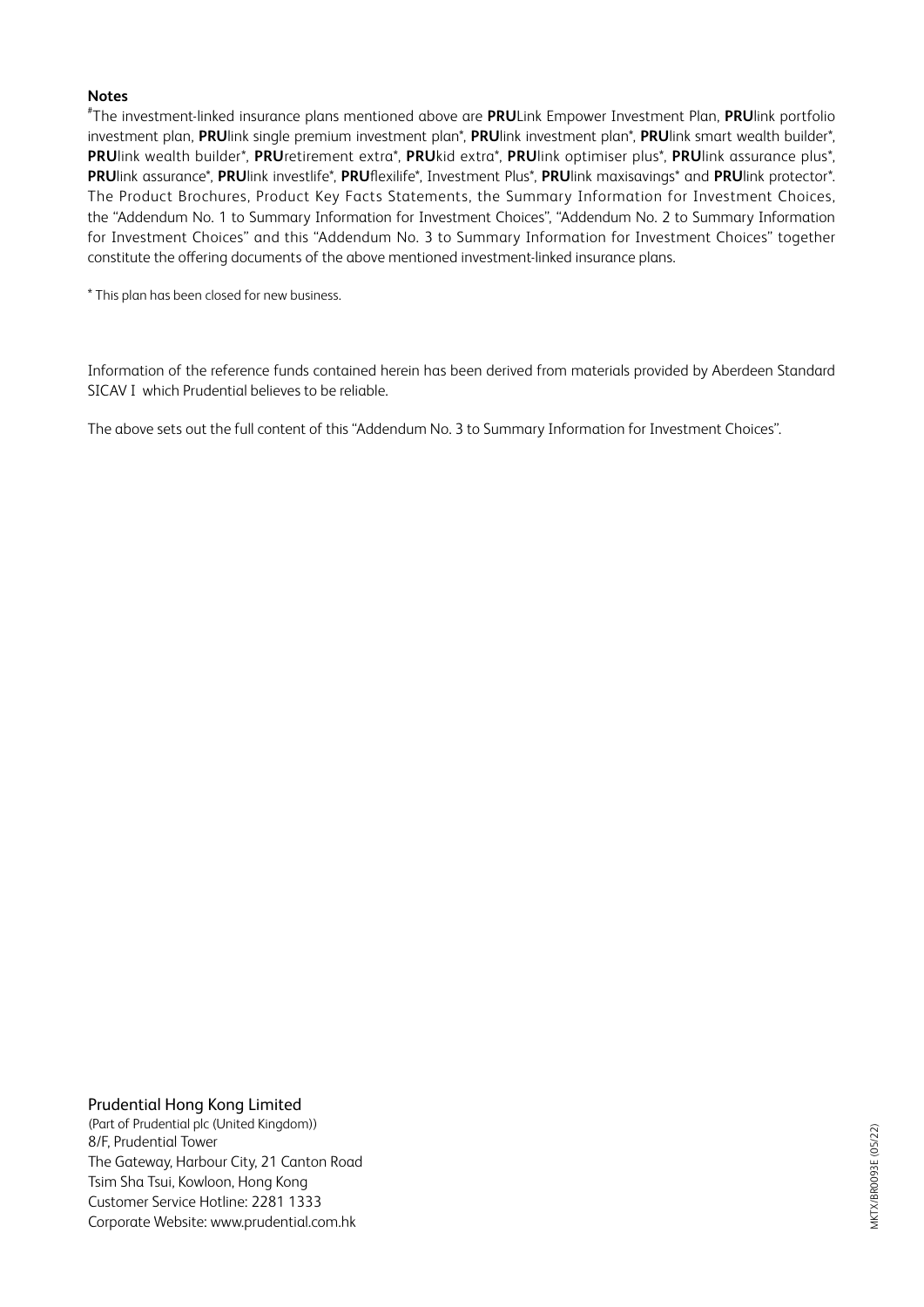## **This Summary Information for Investment Choices is applicable to the Plans (as defined below)**

The "**Plans**" refer to **PRU**Link Empower Investment Plan, **PRU**link portfolio investment plan, **PRU**link single premium investment plan\*, **PRU**link investment plan\*, **PRU**link smart wealth builder\*, **PRU**link wealth builder\*, **PRU**retirement extra\*, **PRU**kid extra\*, **PRU**link optimiser plus\*, **PRU**link assurance plus\*, **PRU**link assurance\*, **PRU**link investlife\*, **PRU**flexilife\*, Investment Plus\*, **PRU**link maxisavings\* and **PRU**link protector\*.

\* This plan was closed for new business.

#### **Important Note**

- 1. The Plans are investment-linked assurance schemes, which are insurance policies, issued by Prudential Hong Kong Limited ("Prudential").
- 2. **Investment Choices listed in the Summary Information for Investment Choices are available under the relevant Plans.** Your investments are subject to the credit risk of Prudential and other investment risks.
- 3. **The premiums received from you will be invested by Prudential into the reference funds corresponding to the Investment Choices as selected by you for our asset liability management. However, the unit(s) allocated to your policy account is notional and is solely for the purpose of determining the account value and benefits under your policy.**
- 4. The premiums paid by you towards the policies, and any investments made by Prudential in the reference funds corresponding to the Investment Choices you selected or any other investment Prudential may consider appropriate or retained by Prudential, will become and remain part of the assets of Prudential. You do not have any rights or ownership over any of these assets. Your recourse is against Prudential only.
- 5. **Your potential return on investment is calculated by Prudential with reference to the performance of the corresponding reference funds. Besides, your potential return shall be subject to ongoing fees and charges which will continue to be deducted from the policies, hence, it may be lower than the return of the corresponding reference funds.**
- 6. Partial withdrawal, surrender or termination of the policies in early years may result in substantial loss of your investment and premium paid as well as bonuses awarded (if any). Poor performance of reference fund may further magnify your investment losses, while all charges are still deductible.
- 7. **The Investment Choices can have very different features and risk profiles. Some of them may even be of high risk. The reference funds of some Investment Choices are derivative funds with net derivative exposure exceeding 50% of their net asset value. It may only be suitable for investors who understand the complicated structure of derivative product and associated risk. You may incur significant loss if investing in such Investment Choices. You are strongly advised to exercise caution in relation to such Investment Choices.**
- 8. **Investment involves risks. Past performance should not be taken as an indication of future performance. Each Investment Choice is subject to market fluctuations and to risks inherent in all investments. The prices of notional units of any Investment Choice as designated by you and the income accrued from investing in such Investment Choices may go down as well as up.**
- 9. You should not purchase investment-linked insurance policies unless you understand it and your consultant has explained to you how it is suitable for you. The final decision is yours.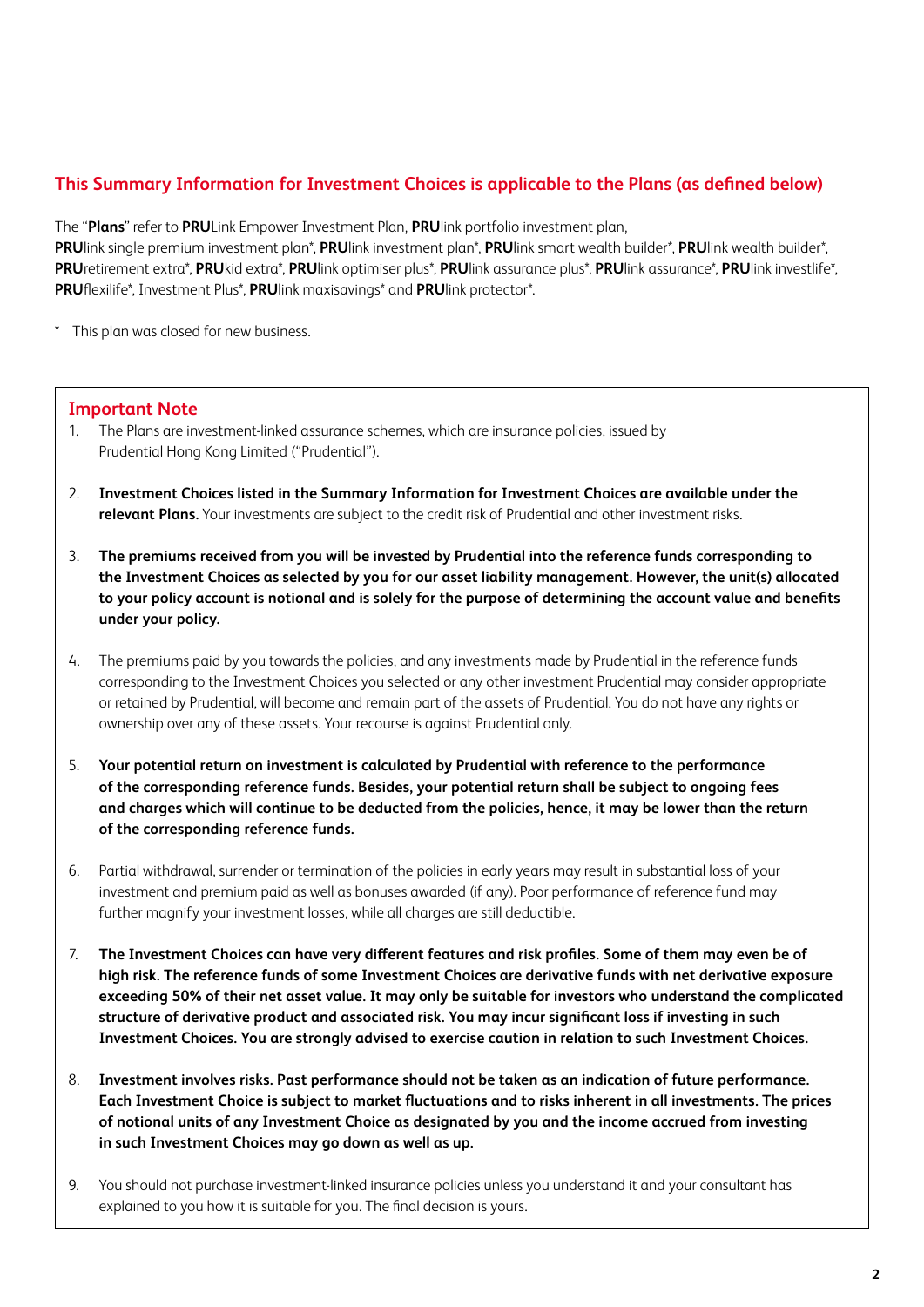- 10. **The Investment Choice designated with "(Dis)" in its name (the "Investment Choice (Cash Distribution)") may distribute regular cash dividends and is available through PRU**Link Empower Investment Plan **only. If you invest in the Investment Choice (Cash Distribution), we will pay you a cash dividend once we receive a dividend from the reference fund(s) of Investment Choice (Cash Distribution). Please note:**
	- i. **The distribution of cash dividends from reference fund of the Investment Choice (Cash Distribution), dividend amounts and distribution frequency are not guaranteed and are subject to the discretion of the reference fund. The cash dividend amounts we have paid are not an indication, forecast or projection of future cash dividends in any way.**
	- ii. **A reference fund of the Investment Choice (Cash Distribution) may pay cash dividends out of its investment income, capital gains or capital, according to its dividend policy**. The reference fund may at its discretion pay cash dividends out of the capital or out of gross income while charging or paying all or part of its fees and expenses to/out of the capital, resulting in an increase in distributable income for the payment of cash dividends by the reference fund and therefore, the reference fund may effectively pay dividend out of capital. Payment of dividends out of capital amounts to a return or withdrawal of part of your original investment or from any capital gains attributable to that original investment. **Any distributions involving payment of cash dividends out of capital or effectively out of capital may result in an immediate reduction of the net asset value per unit of the reference fund. Reduction in the reference fund unit price is reflected in the price of the Investment Choice (Cash Distribution) accordingly.**
	- iii. **The Investment Choice (Cash Distribution) that pays out cash dividends may lower the value of your investment-linked insurance policy account and your death benefit amount may be reduced accordingly when compare to Investment Choice that reinvests dividends. Should your policy account value fall to zero, the policy will terminate.**
	- iv. Be sure you understand the Investment Choice (Cash Distribution) before you select it.

**Warning: Please note that a positive distribution yield does not imply a positive return. Investors should not make any investment decision solely based on information contained herein.**

11. **YOU ARE STRONGLY RECOMMENDED** to read the offering documents of the relevant Plans (including Product Brochures, Product Key Facts Statements (if applicable) and this Summary Information for Investment Choices) and the reference funds (including, without limitation, their investment objectives and policies, risk factors and charges) carefully, which will be made available by Prudential upon request or downloaded from our website at [www.prudential.com.hk.](https://www.prudential.com.hk/en/index.html)

**This Summary Information for Investment Choices sets out information of Investment Choices. Your return on investment from the Investment Choices is calculated by Prudential with reference to the performance of the reference funds of the Investment Choices. "Reference funds" refer to individual Securities and Futures Commission ("SFC") authorised funds. However, such authorisation does not imply an official recommendation. SFC authorisation is not a recommendation or endorsement of a scheme and its Investment Choices nor does it guarantee the commercial merits of a scheme and its Investment Choices or its performance. It does not mean the scheme is suitable for all investors nor is it an endorsement of its suitability for any particular investor or class of investors. Your investment into the Investment Choices are subject to different risks associated with the reference funds of the Investment Choices. For details of risk associated with individual reference funds, please refer to their respective offering documents which are made available by Prudential upon request.**

**All units allocated under your investment-linked insurance policy with us are notional and solely for the purpose of determining the account value of your policy. You are NOT investing directly in the reference funds of the Investment Choices. You do not have any rights or ownership over these reference funds.**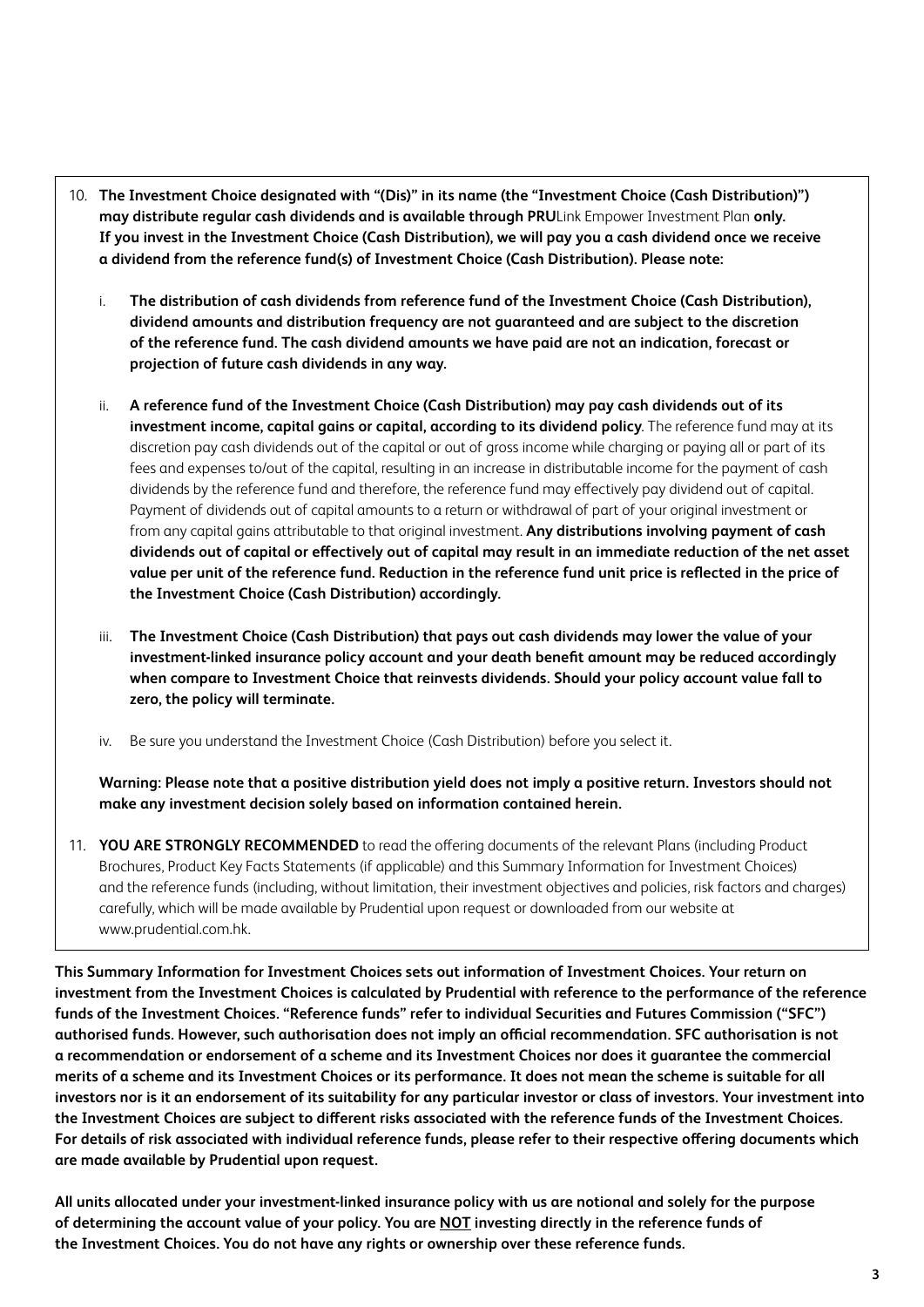# **Table of contents**

| List of Investment Choices |    |
|----------------------------|----|
| <b>General Notes</b>       | 15 |

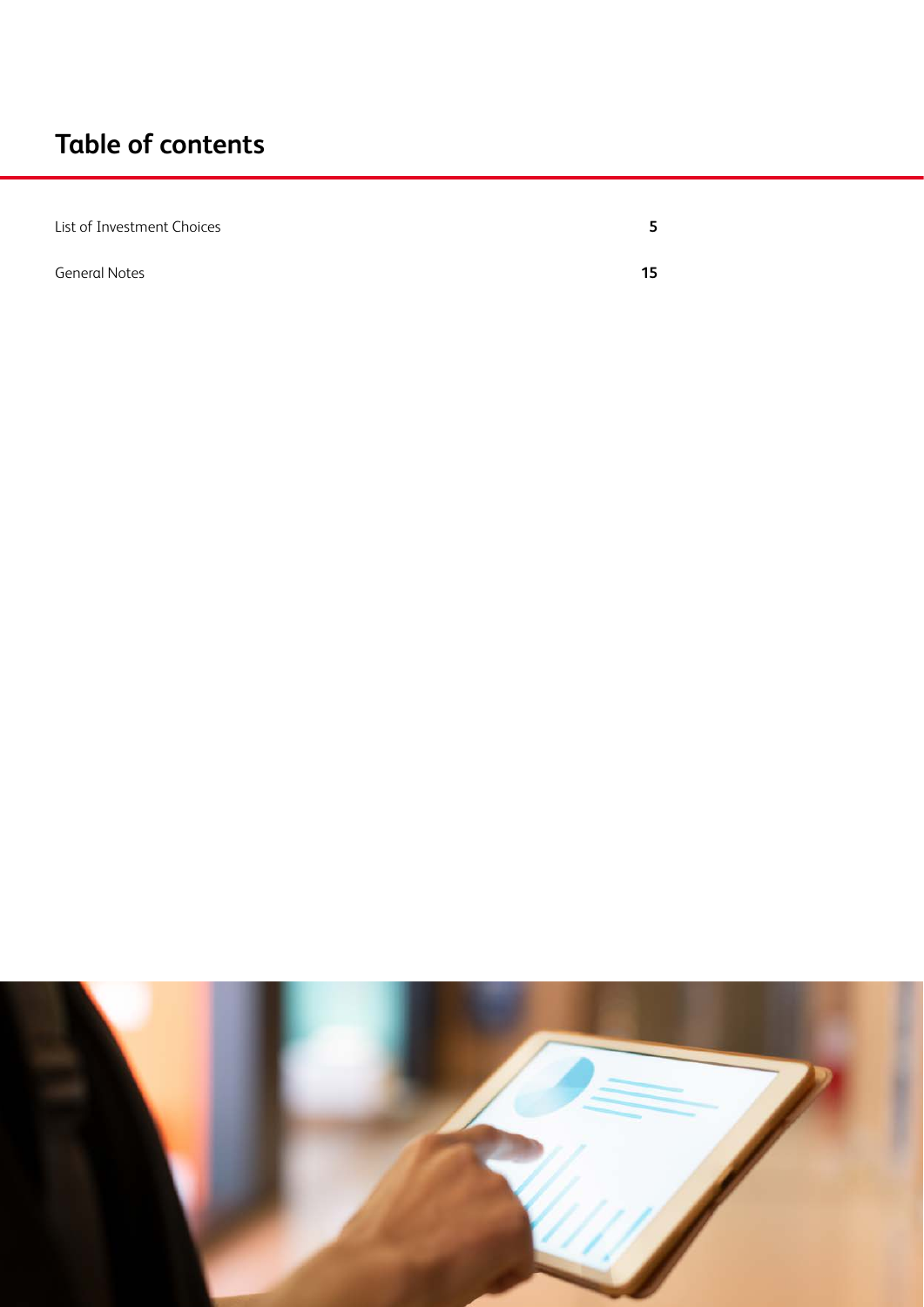We offer a range of Investment Choices across different asset classes, geographies and investment strategies to help customer achieve their financial objective.

You should refer to the Product Brochure of the respective investment-linked insurance policies for the charges of the policies.

**You should read the offering documents (including the Product Key Facts Statements) of the reference funds, which are available from Prudential upon request, for details of the reference funds (including, without limitation, their investment objectives and policies, risk factors and charges).**

| <b>Name of</b><br><b>Investment Choice</b>                                         | Code       | <b>Name of</b><br>corresponding<br>reference fund                                              | <b>Name of</b><br>management<br>company/<br>investment<br>manager/<br>fund manager/<br>manager of<br>reference fund | <b>Share</b><br>class of<br>reference<br>fund | <b>Currency of</b><br>Investment<br><b>Choice</b> | <b>Currency of</b><br>reference<br>fund |
|------------------------------------------------------------------------------------|------------|------------------------------------------------------------------------------------------------|---------------------------------------------------------------------------------------------------------------------|-----------------------------------------------|---------------------------------------------------|-----------------------------------------|
| <b>Equity - ASEAN</b>                                                              |            |                                                                                                |                                                                                                                     |                                               |                                                   |                                         |
| <b>Barings ASEAN</b><br><b>Frontiers Fund</b>                                      | <b>BAF</b> | <b>Barings International</b><br>Umbrella Fund - Barings<br><b>ASEAN Frontiers Fund</b>         | <b>Baring International</b><br><b>Fund Managers</b><br>(Ireland) Limited                                            | A Acc                                         | <b>USD</b>                                        | <b>USD</b>                              |
| <b>JPMorgan ASEAN Fund</b>                                                         | <b>JAS</b> | JPMorgan ASEAN Fund                                                                            | JPMorgan Funds<br>(Asia) Ltd.                                                                                       | Acc                                           | <b>USD</b>                                        | <b>USD</b>                              |
| <b>Equity - Asia Pacific</b>                                                       |            |                                                                                                |                                                                                                                     |                                               |                                                   |                                         |
| <b>JPMorgan Pacific</b><br><b>Securities Fund</b>                                  | <b>JPS</b> | JPMorgan Pacific<br>Securities Fund                                                            | JPMorgan Funds<br>(Asia) Ltd.                                                                                       | Acc                                           | <b>USD</b>                                        | <b>USD</b>                              |
| Equity - Asia Pacific (ex Japan)                                                   |            |                                                                                                |                                                                                                                     |                                               |                                                   |                                         |
| <b>Allianz Total Return</b><br><b>Asian Equity Fund</b>                            | <b>ATR</b> | <b>Allianz Global Investors</b><br>Fund - Allianz Total<br>Return Asian Equity                 | Allianz Global<br>Investors GmbH                                                                                    | AT                                            | <b>USD</b>                                        | <b>USD</b>                              |
| <b>BlackRock Asian</b><br><b>Growth Leaders Fund</b>                               | <b>BAL</b> | <b>BlackRock Global Funds</b><br>- Asian Growth Leaders<br>Fund                                | <b>BlackRock</b><br>(Luxembourg) S.A.                                                                               | A2                                            | <b>USD</b>                                        | <b>USD</b>                              |
| <b>Eastspring Investments</b><br><b>Asian Equity Fund</b>                          | EAE        | <b>Eastspring Investments</b><br>- Asian Equity Fund                                           | Eastspring<br>Investments<br>(Luxembourg) S.A.                                                                      | A                                             | <b>USD</b>                                        | <b>USD</b>                              |
| <b>Eastspring Investments</b><br><b>Asian Low Volatility</b><br><b>Equity Fund</b> | ELV        | <b>Eastspring Investments</b><br>- Asian Low Volatility<br><b>Equity Fund</b>                  | Eastspring<br>Investments<br>(Luxembourg) S.A.                                                                      | A                                             | <b>USD</b>                                        | <b>USD</b>                              |
| <b>Fidelity Asian Special</b><br><b>Situations Fund</b>                            | FAS        | Fidelity Funds - Asian<br><b>Special Situations Fund</b>                                       | FIL Investment<br>Management<br>(Luxembourg) S.A.                                                                   | A Acc                                         | <b>USD</b>                                        | <b>USD</b>                              |
| <b>FSSA Asian</b><br><b>Equity Plus Fund</b>                                       | FAE        | <b>First Sentier Investors</b><br>Global Umbrella<br>Fund plc - FSSA Asian<br>Equity Plus Fund | <b>First Sentier</b><br>Investors<br>(Hong Kong)<br>Limited                                                         | I Acc                                         | <b>USD</b>                                        | <b>USD</b>                              |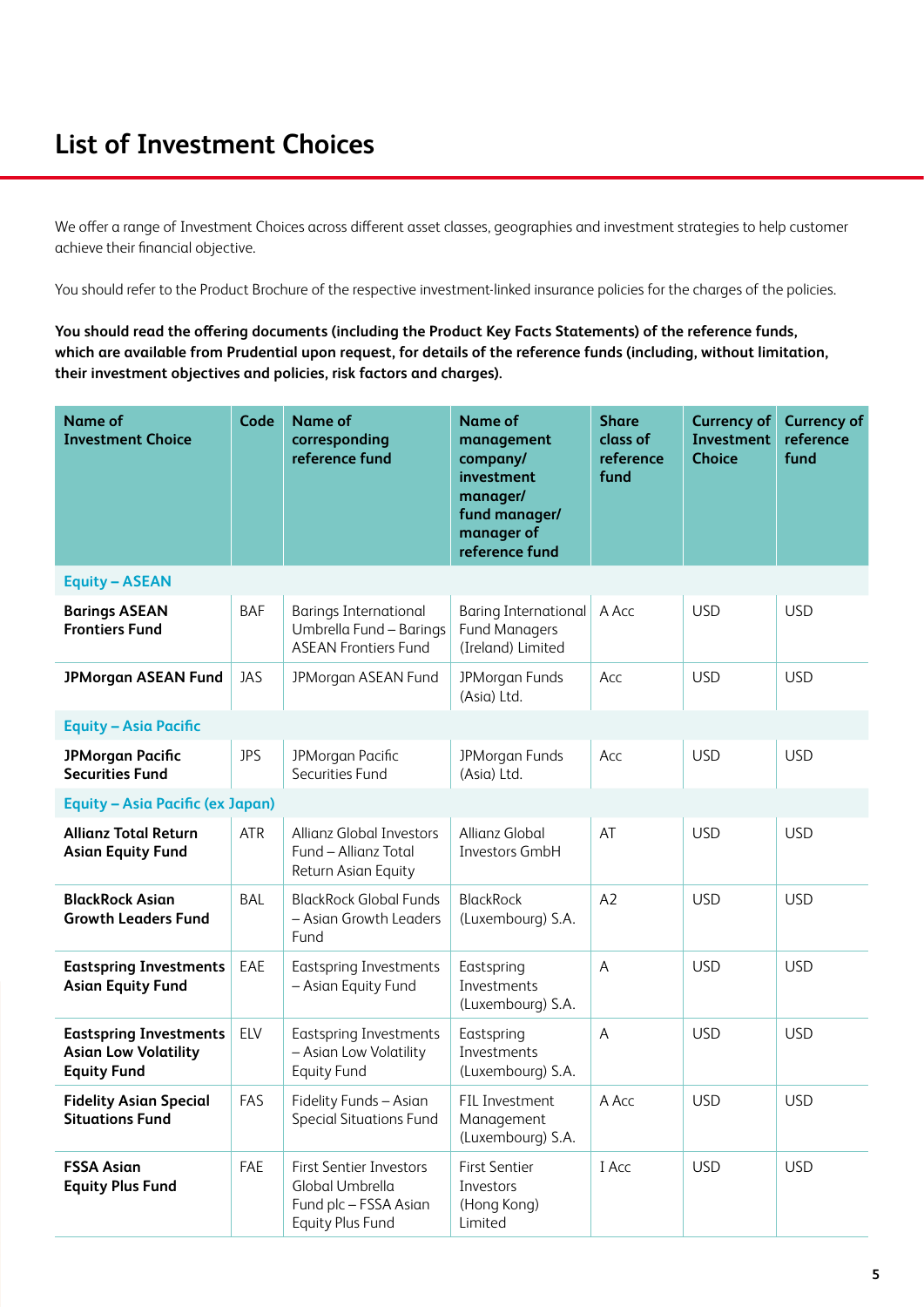| <b>Name of</b><br><b>Investment Choice</b>                                      | Code        | <b>Name of</b><br>corresponding<br>reference fund                                    | <b>Name of</b><br>management<br>company/<br>investment<br>manager/<br>fund manager/<br>manager of<br>reference fund | <b>Share</b><br>class of<br>reference<br>fund | <b>Currency of</b><br>Investment<br><b>Choice</b> | <b>Currency of</b><br>reference<br>fund |
|---------------------------------------------------------------------------------|-------------|--------------------------------------------------------------------------------------|---------------------------------------------------------------------------------------------------------------------|-----------------------------------------------|---------------------------------------------------|-----------------------------------------|
| <b>Invesco Asia</b><br><b>Opportunities Equity</b><br>Fund                      | <b>IAO</b>  | Invesco Funds-<br>Invesco Asia<br>Opportunities Equity<br>Fund                       | Invesco<br>Management S.A.                                                                                          | A Acc                                         | <b>USD</b>                                        | <b>USD</b>                              |
| <b>Templeton Asian</b><br><b>Growth Fund</b>                                    | <b>TAG</b>  | Franklin Templeton<br>Investment Funds-<br>Templeton Asian<br>Growth Fund            | Franklin Templeton<br>International<br>Services S.à r.l.                                                            | A Acc                                         | <b>USD</b>                                        | <b>USD</b>                              |
| <b>Equity - Emerging Markets</b>                                                |             |                                                                                      |                                                                                                                     |                                               |                                                   |                                         |
| <b>Aberdeen Standard</b><br><b>SICAV I Latin American</b><br><b>Equity Fund</b> | <b>ALA</b>  | Aberdeen Standard<br>SICAV I - Latin<br>American Equity Fund                         | Aberdeen Standard<br>Investments<br>Luxembourg S.A.                                                                 | A Acc                                         | <b>USD</b>                                        | <b>USD</b>                              |
| <b>Fidelity Emerging</b><br><b>Europe Middle East and</b><br><b>Africa Fund</b> | <b>FEA</b>  | Fidelity Funds-<br>Emerging Europe,<br>Middle East and<br>Africa Fund                | FIL Investment<br>Management<br>(Luxembourg) S.A.                                                                   | A Acc                                         | <b>USD</b>                                        | <b>USD</b>                              |
| <b>Fidelity Emerging</b><br><b>Markets Fund</b>                                 | <b>FEM</b>  | Fidelity Funds-<br><b>Emerging Markets Fund</b>                                      | FIL Investment<br>Management<br>(Luxembourg) S.A.                                                                   | A Acc                                         | <b>USD</b>                                        | <b>USD</b>                              |
| <b>Fidelity Latin America</b><br>Fund                                           | <b>FLA</b>  | Fidelity Funds-<br>Latin America Fund                                                | FIL Investment<br>Management<br>(Luxembourg) S.A.                                                                   | $\overline{\mathsf{A}}$                       | <b>USD</b>                                        | <b>USD</b>                              |
| <b>JPM Emerging Markets</b><br><b>Equity Fund</b>                               | <b>JEM</b>  | JPMorgan Funds-<br><b>Emerging Markets</b><br><b>Equity Fund</b>                     | JPMorgan Asset<br>Management<br>(Europe) S.á r.l.                                                                   | A Dist                                        | <b>USD</b>                                        | <b>USD</b>                              |
| <b>Schroder BRIC Fund</b>                                                       | <b>SBR</b>  | Schroder International<br>Selection Fund - BRIC<br>(Brazil, Russia, India,<br>China) | Schroder<br>Investment<br>Management<br>(Luxembourg) S.A.                                                           | A Acc                                         | <b>USD</b>                                        | <b>USD</b>                              |
| <b>Templeton Emerging</b><br><b>Markets Fund</b>                                | <b>TEM</b>  | Franklin Templeton<br>Investment Funds-<br>Templeton Emerging<br>Markets Fund        | Franklin Templeton<br>International<br>Services S.à r.l.                                                            | A Acc                                         | <b>USD</b>                                        | <b>USD</b>                              |
| <b>Equity - Europe</b>                                                          |             |                                                                                      |                                                                                                                     |                                               |                                                   |                                         |
| <b>Barings Europe</b><br><b>Select Trust</b>                                    | <b>BET</b>  | <b>Barings Europe</b><br>Select Trust                                                | <b>Baring Fund</b><br>Managers Limited                                                                              | A Acc                                         | <b>USD</b>                                        | <b>USD</b>                              |
| <b>BlackRock European</b><br><b>Equity Income Fund</b>                          | <b>BEE</b>  | <b>BlackRock Global Funds</b><br>- European Equity<br>Income Fund                    | <b>BlackRock</b><br>(Luxembourg) S.A.                                                                               | A2<br>(USD<br>hedged)                         | <b>USD</b>                                        | <b>USD</b>                              |
| <b>BlackRock European</b><br><b>Equity Income Fund</b><br>$(Dis)^*$             | <b>BEEX</b> | <b>BlackRock Global Funds</b><br>- European Equity<br>Income Fund                    | <b>BlackRock</b><br>(Luxembourg) S.A.                                                                               | A <sub>6</sub><br>(USD<br>hedged)             | <b>USD</b>                                        | <b>USD</b>                              |
| <b>BlackRock European</b><br><b>Special Situations Fund</b>                     | <b>BES</b>  | <b>BlackRock Global Funds</b><br>- European Special<br><b>Situations Fund</b>        | <b>BlackRock</b><br>(Luxembourg) S.A.                                                                               | A2                                            | <b>USD</b>                                        | <b>USD</b>                              |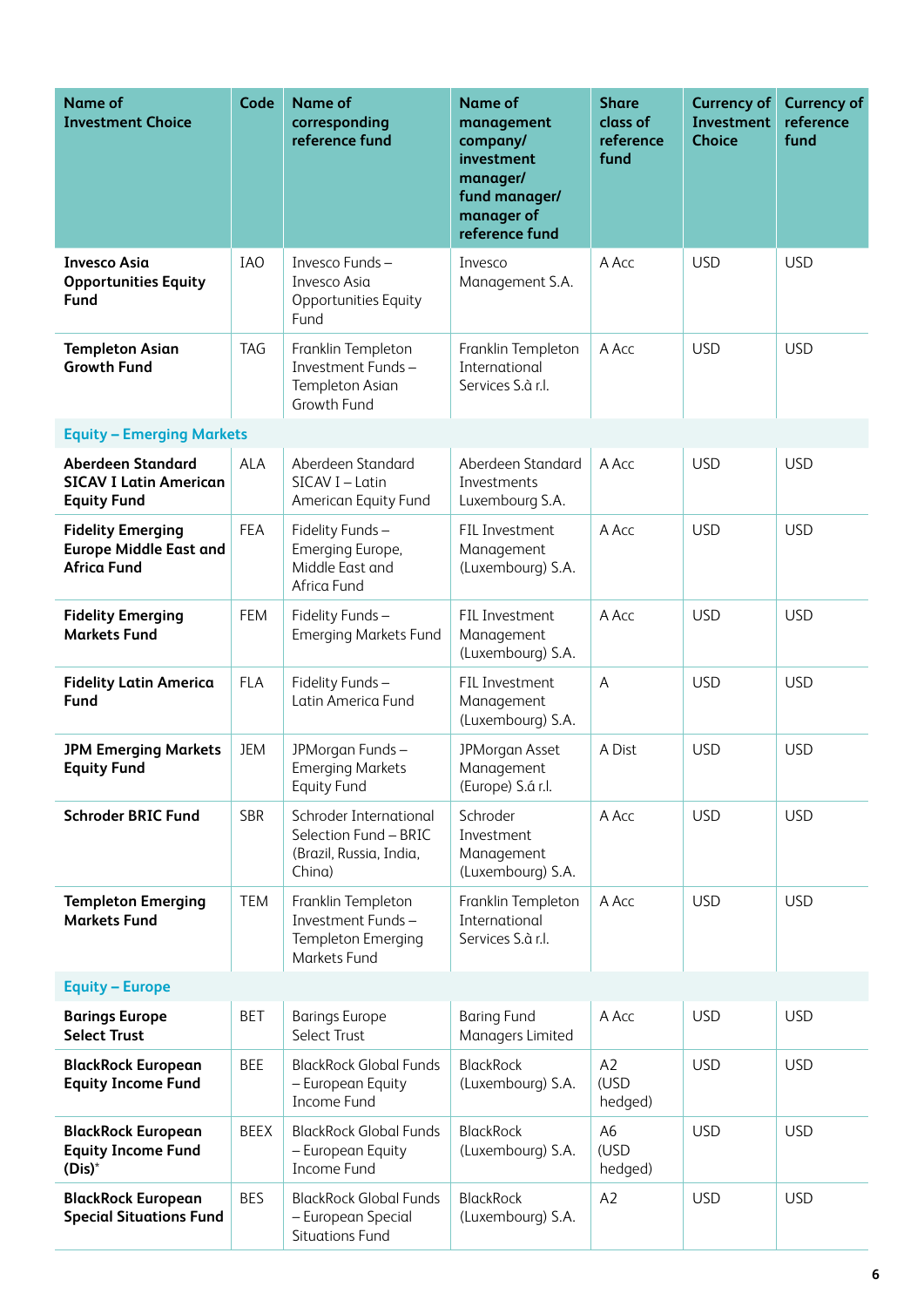| <b>Name of</b><br><b>Investment Choice</b>                           | Code       | <b>Name of</b><br>corresponding<br>reference fund                                                 | <b>Name of</b><br>management<br>company/<br>investment<br>manager/<br>fund manager/<br>manager of<br>reference fund | <b>Share</b><br>class of<br>reference<br>fund | <b>Currency of</b><br>Investment<br><b>Choice</b> | <b>Currency of</b><br>reference<br>fund |
|----------------------------------------------------------------------|------------|---------------------------------------------------------------------------------------------------|---------------------------------------------------------------------------------------------------------------------|-----------------------------------------------|---------------------------------------------------|-----------------------------------------|
| <b>Fidelity European</b><br><b>Growth Fund</b>                       | FEG        | Fidelity Funds-<br>European Growth Fund                                                           | FIL Investment<br>Management<br>(Luxembourg) S.A.                                                                   | A Acc<br>(USD<br>hedged)                      | <b>USD</b>                                        | <b>USD</b>                              |
| <b>Invesco Pan European</b><br><b>Equity Fund</b>                    | <b>IPE</b> | Invesco Funds-<br>Invesco Pan European<br><b>Equity Fund</b>                                      | Invesco<br>Management S.A.                                                                                          | A Acc<br>(USD<br>hedged)                      | <b>USD</b>                                        | <b>USD</b>                              |
| <b>Schroder Euro</b><br><b>Equity Fund</b>                           | <b>SEE</b> | Schroder International<br>Selection Fund-<br><b>EURO Equity</b>                                   | Schroder<br>Investment<br>Management<br>(Luxembourg) S.A.                                                           | A Acc<br>(USD<br>hedged)                      | <b>USD</b>                                        | <b>USD</b>                              |
| <b>Equity - Global Market</b>                                        |            |                                                                                                   |                                                                                                                     |                                               |                                                   |                                         |
| <b>AB SICAV I Low</b><br><b>Volatility Equity</b><br>Portfolio       | ALV        | AB SICAV I-<br>Low Volatility<br>Equity Portfolio                                                 | AllianceBernstein<br>(Luxembourg)<br>S.à r.l.                                                                       | $\overline{A}$                                | <b>USD</b>                                        | <b>USD</b>                              |
| <b>Eastspring Investments</b><br><b>World Value Equity</b><br>Fund   | EWV        | <b>Eastspring Investments</b><br>- World Value Equity<br>Fund                                     | Eastspring<br>Investments<br>(Luxembourg) S.A.                                                                      | $\mathsf{A}$                                  | <b>USD</b>                                        | <b>USD</b>                              |
| <b>Fidelity Global</b><br><b>Dividend Fund</b>                       | FGD        | Fidelity Funds-<br><b>Global Dividend Fund</b>                                                    | FIL Investment<br>Management<br>(Luxembourg) S.A.                                                                   | A Acc                                         | <b>USD</b>                                        | <b>USD</b>                              |
| <b>Ninety One GSF Global</b><br><b>Franchise Fund</b>                | IGF        | Ninety One Global<br>Strategy Fund-<br>Global Franchise Fund                                      | Ninety One<br>Luxembourg S.A.                                                                                       | A Acc                                         | <b>USD</b>                                        | <b>USD</b>                              |
| <b>Ninety One GSF Global</b><br><b>Strategic Equity Fund</b>         | IFF        | Ninety One Global<br>Strategy Fund-<br><b>Global Strategic</b><br><b>Equity Fund</b>              | Ninety One UK<br>Limited                                                                                            | A Acc                                         | <b>USD</b>                                        | <b>USD</b>                              |
| <b>Templeton Global</b><br><b>Equity Income Fund</b>                 | TGI        | Franklin Templeton<br><b>Investment Funds</b><br>- Templeton Global<br>Equity Income Fund         | Franklin Templeton<br>International<br>Services S.à r.l.                                                            | A Acc                                         | <b>USD</b>                                        | <b>USD</b>                              |
| <b>Equity - Greater China</b>                                        |            |                                                                                                   |                                                                                                                     |                                               |                                                   |                                         |
| <b>Eastspring Investments</b><br><b>Greater China Equity</b><br>Fund | EGC        | <b>Eastspring Investments</b><br>- Greater China Equity<br>Fund                                   | Eastspring<br>Investments<br>(Luxembourg) S.A.                                                                      | $\mathsf A$                                   | <b>USD</b>                                        | <b>USD</b>                              |
| <b>FSSA Greater China</b><br><b>Growth Fund</b>                      | FGC        | <b>First Sentier Investors</b><br>Global Umbrella<br>Fund plc - FSSA Greater<br>China Growth Fund | <b>First Sentier</b><br>Investors<br>(Hong Kong)<br>Limited                                                         | I Acc                                         | <b>USD</b>                                        | <b>USD</b>                              |
| <b>Value Partners</b><br><b>Classic Fund</b>                         | <b>VCF</b> | <b>Value Partners</b><br><b>Classic Fund</b>                                                      | <b>Value Partners</b><br>Hong Kong Limited                                                                          | $\mathsf{C}$                                  | <b>USD</b>                                        | <b>USD</b>                              |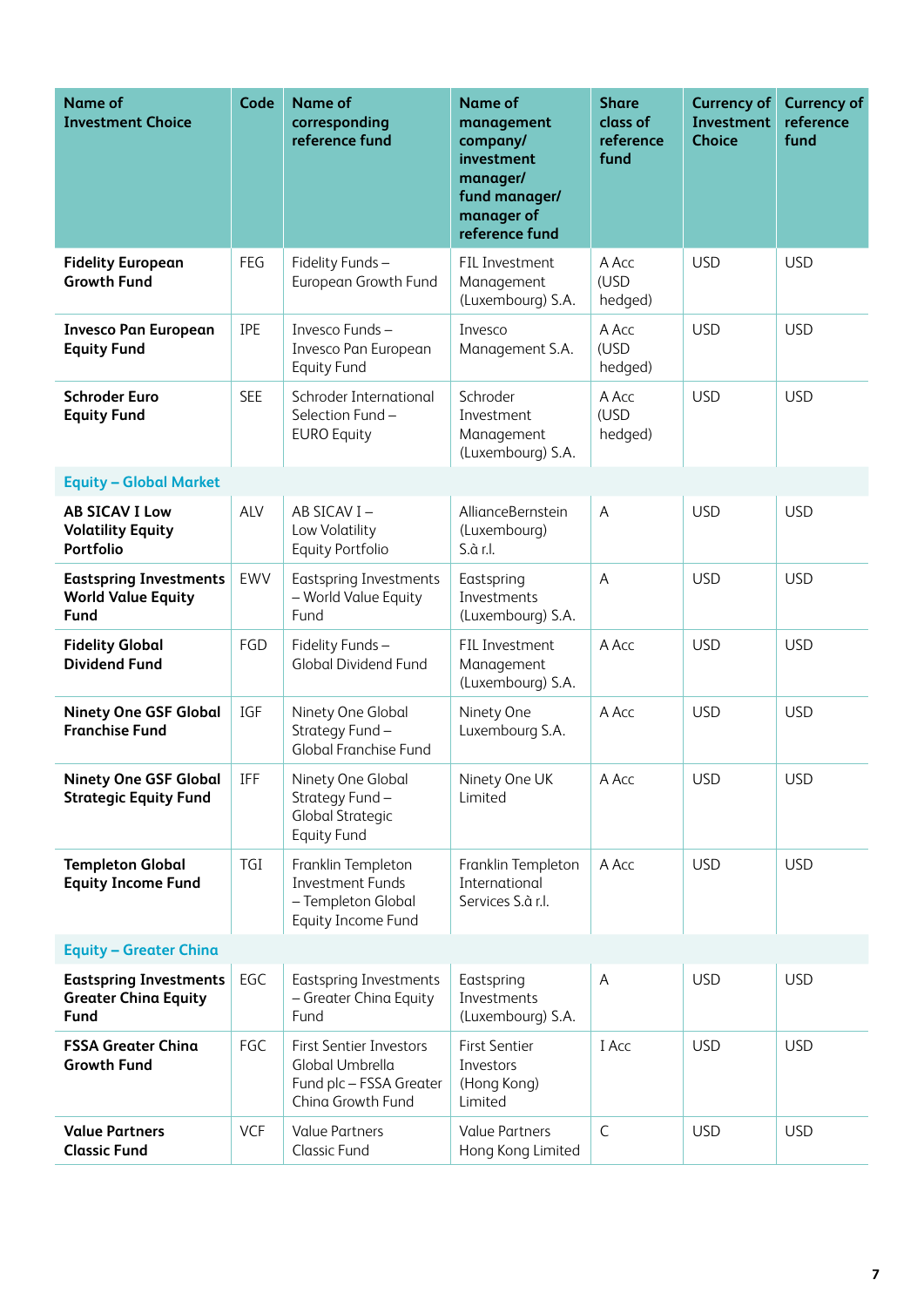| <b>Name of</b><br><b>Investment Choice</b>                                 | Code       | <b>Name of</b><br>corresponding<br>reference fund                                                                     | <b>Name of</b><br>management<br>company/<br>investment<br>manager/<br>fund manager/<br>manager of<br>reference fund | <b>Share</b><br>class of<br>reference<br>fund | <b>Currency of</b><br>Investment<br><b>Choice</b> | <b>Currency of</b><br>reference<br>fund |
|----------------------------------------------------------------------------|------------|-----------------------------------------------------------------------------------------------------------------------|---------------------------------------------------------------------------------------------------------------------|-----------------------------------------------|---------------------------------------------------|-----------------------------------------|
| <b>Equity - Sector/Alternative Energy</b>                                  |            |                                                                                                                       |                                                                                                                     |                                               |                                                   |                                         |
| <b>BlackRock Sustainable</b><br><b>Energy Fund</b>                         | <b>BNE</b> | <b>BlackRock Global Funds</b><br>- Sustainable Energy<br>Fund                                                         | <b>BlackRock</b><br>(Luxembourg) S.A.                                                                               | A2                                            | <b>USD</b>                                        | <b>USD</b>                              |
| <b>Equity - Sector/Consumer Goods &amp; Services</b>                       |            |                                                                                                                       |                                                                                                                     |                                               |                                                   |                                         |
| <b>Invesco Global</b><br><b>Consumer Trends Fund</b>                       | IGL        | Invesco Funds-<br>Invesco Global<br>Consumer Trends Fund                                                              | Invesco<br>Management S.A.                                                                                          | A Acc                                         | <b>USD</b>                                        | <b>USD</b>                              |
| <b>Equity - Sector/Energy</b>                                              |            |                                                                                                                       |                                                                                                                     |                                               |                                                   |                                         |
| <b>Ninety One GSF Global</b><br><b>Energy Fund</b>                         | IGE        | Ninety One Global<br>Strategy Fund-<br>Global Energy Fund                                                             | Ninety One<br><b>UK Limited</b>                                                                                     | A Acc                                         | <b>USD</b>                                        | <b>USD</b>                              |
| <b>Equity - Sector/Financial Services</b>                                  |            |                                                                                                                       |                                                                                                                     |                                               |                                                   |                                         |
| <b>Fidelity Global</b><br><b>Financial Services Fund</b>                   | FGF        | Fidelity Funds-<br><b>Global Financial</b><br>Services Fund                                                           | FIL Investment<br>Management<br>(Luxembourg) S.A.                                                                   | $\mathsf A$                                   | <b>USD</b>                                        | <b>USD</b>                              |
| <b>Equity - Sector/Healthcare</b>                                          |            |                                                                                                                       |                                                                                                                     |                                               |                                                   |                                         |
| <b>BlackRock World</b><br><b>Healthscience Fund</b>                        | <b>BWH</b> | <b>BlackRock Global Funds</b><br>- World Healthscience<br>Fund                                                        | <b>BlackRock</b><br>(Luxembourg) S.A.                                                                               | A2                                            | <b>USD</b>                                        | <b>USD</b>                              |
| <b>Equity - Sector/Infrastructure</b>                                      |            |                                                                                                                       |                                                                                                                     |                                               |                                                   |                                         |
| <b>First Sentier</b><br><b>Global Listed</b><br><b>Infrastructure Fund</b> | FGL        | <b>First Sentier Investors</b><br>Global Umbrella<br>Fund plc - First<br>Sentier Global Listed<br>Infrastructure Fund | <b>First Sentier</b><br>Investors<br>(Hong Kong)<br>Limited                                                         | I Acc                                         | USD.                                              | <b>USD</b>                              |
| <b>Equity - Sector/Natural Resources</b>                                   |            |                                                                                                                       |                                                                                                                     |                                               |                                                   |                                         |
| <b>Barings Global</b><br><b>Resources Fund</b>                             | <b>BGR</b> | Barings Global Umbrella<br>Fund - Barings Global<br>Resources Fund                                                    | <b>Baring International</b><br><b>Fund Managers</b><br>(Ireland) Limited                                            | A Inc                                         | <b>USD</b>                                        | <b>USD</b>                              |
| <b>BlackRock World</b><br><b>Mining Fund</b>                               | <b>BWM</b> | <b>BlackRock Global Funds</b><br>- World Mining Fund                                                                  | <b>BlackRock</b><br>(Luxembourg) S.A.                                                                               | A2                                            | <b>USD</b>                                        | <b>USD</b>                              |
| <b>Equity - Sector/Precious Metals</b>                                     |            |                                                                                                                       |                                                                                                                     |                                               |                                                   |                                         |
| <b>BlackRock World</b><br><b>Gold Fund</b>                                 | <b>BWG</b> | <b>BlackRock Global Funds</b><br>- World Gold Fund                                                                    | <b>BlackRock</b><br>(Luxembourg) S.A.                                                                               | A <sub>2</sub>                                | <b>USD</b>                                        | <b>USD</b>                              |
| <b>Equity - Sector/Property</b>                                            |            |                                                                                                                       |                                                                                                                     |                                               |                                                   |                                         |
| <b>Fidelity Global</b><br><b>Property Fund</b>                             | FGP        | Fidelity Funds-<br><b>Global Property Fund</b>                                                                        | FIL Investment<br>Management<br>(Luxembourg) S.A.                                                                   | A Acc                                         | <b>USD</b>                                        | <b>USD</b>                              |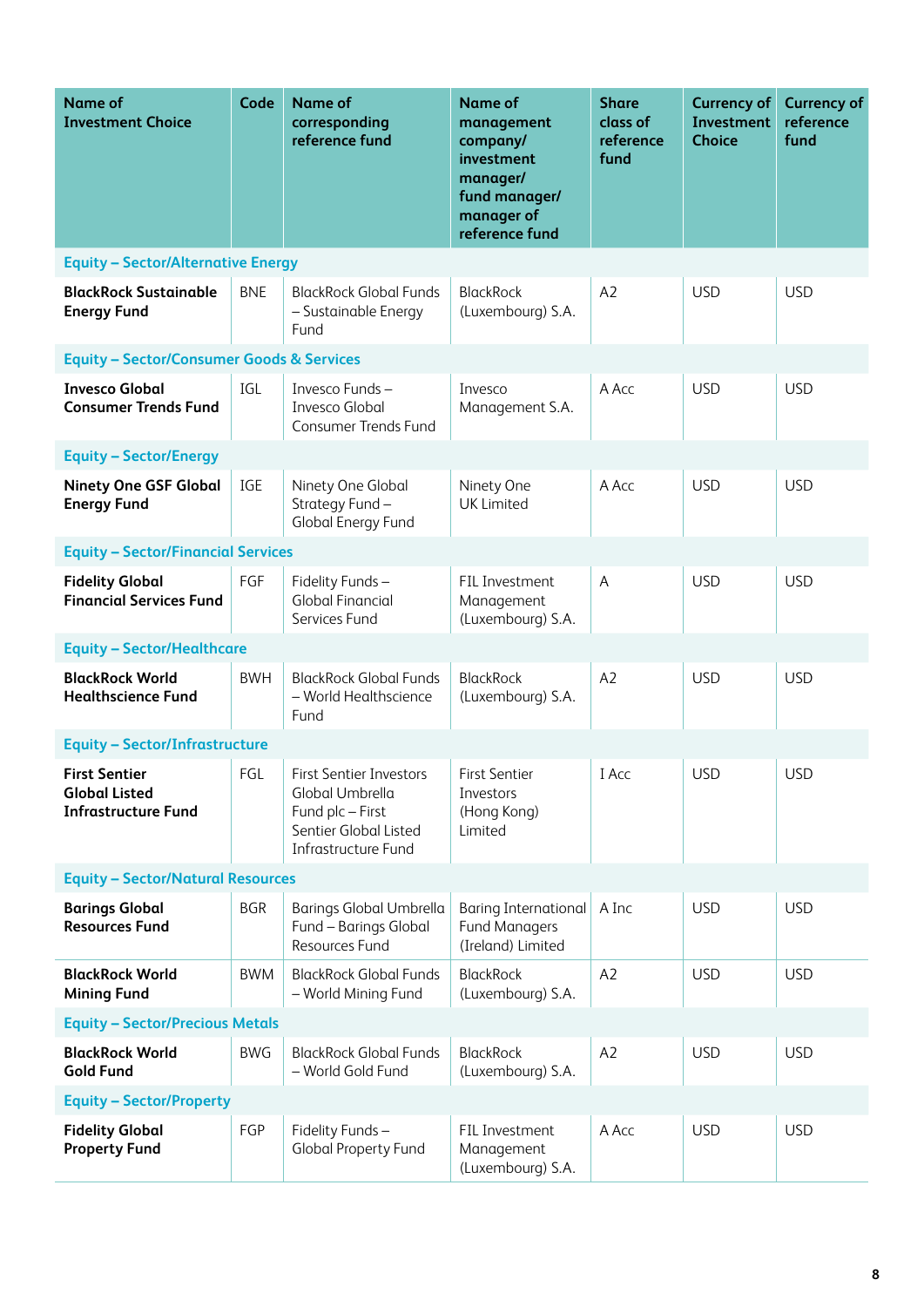| <b>Name of</b><br><b>Investment Choice</b>                | Code       | <b>Name of</b><br>corresponding<br>reference fund                                             | <b>Name of</b><br>management<br>company/<br>investment<br>manager/<br>fund manager/<br>manager of<br>reference fund | <b>Share</b><br>class of<br>reference<br>fund | <b>Currency of</b><br><b>Investment</b><br><b>Choice</b> | <b>Currency of</b><br>reference<br>fund |
|-----------------------------------------------------------|------------|-----------------------------------------------------------------------------------------------|---------------------------------------------------------------------------------------------------------------------|-----------------------------------------------|----------------------------------------------------------|-----------------------------------------|
| <b>Equity - Sector/Technology</b>                         |            |                                                                                               |                                                                                                                     |                                               |                                                          |                                         |
| <b>Fidelity Global</b><br><b>Technology Fund</b>          | FGT        | Fidelity Funds-<br>Global Technology Fund                                                     | FIL Investment<br>Management<br>(Luxembourg) S.A.                                                                   | A Acc                                         | <b>USD</b>                                               | <b>USD</b>                              |
| <b>Franklin Technology</b><br>Fund                        | <b>TTF</b> | Franklin Templeton<br>Investment Funds-<br>Franklin Technology<br>Fund                        | Franklin Templeton<br>International<br>Services S.à r.l.                                                            | A Acc                                         | <b>USD</b>                                               | <b>USD</b>                              |
| <b>Equity - Single Country/Region/China</b>               |            |                                                                                               |                                                                                                                     |                                               |                                                          |                                         |
| <b>Allianz China A-Shares</b>                             | <b>ACA</b> | <b>Allianz Global Investors</b><br>Fund - Allianz China<br>A-Shares                           | Allianz Global<br>Investors GmbH                                                                                    | AT                                            | <b>USD</b>                                               | <b>USD</b>                              |
| <b>Barings Hong Kong</b><br><b>China Fund</b>             | <b>BHC</b> | <b>Barings International</b><br>Umbrella Fund - Barings<br>Hong Kong China Fund               | <b>Baring International</b><br><b>Fund Managers</b><br>(Ireland) Limited                                            | A Inc                                         | <b>USD</b>                                               | <b>USD</b>                              |
| <b>BlackRock China Fund</b>                               | <b>BCF</b> | <b>BlackRock Global Funds</b><br>- China Fund                                                 | <b>BlackRock</b><br>(Luxem-bourg) S.A.                                                                              | A2                                            | <b>USD</b>                                               | <b>USD</b>                              |
| <b>Eastspring Investments</b><br><b>China Equity Fund</b> | ICE        | <b>Eastspring Investments</b><br>- China Equity Fund                                          | Eastspring<br>Investments<br>(Luxembourg) S.A.                                                                      | $\overline{A}$                                | <b>USD</b>                                               | <b>USD</b>                              |
| <b>FSSA China Focus Fund</b>                              | FCF        | <b>First Sentier Investors</b><br>Global Umbrella<br>Fund plc - FSSA China<br>Focus Fund      | <b>First Sentier</b><br>Investors<br>(Hong Kong)<br>Limited                                                         | I Acc                                         | <b>USD</b>                                               | <b>USD</b>                              |
| <b>Equity - Single Country/Region/Germany</b>             |            |                                                                                               |                                                                                                                     |                                               |                                                          |                                         |
| <b>Barings German</b><br><b>Growth Trust</b>              | <b>BGG</b> | <b>Barings German</b><br>Growth Trust                                                         | <b>Baring Fund</b><br>Managers Limited                                                                              | A Acc                                         | <b>USD</b>                                               | <b>USD</b>                              |
| <b>Equity - Single Country/Region/Hong Kong</b>           |            |                                                                                               |                                                                                                                     |                                               |                                                          |                                         |
| <b>FSSA Hong Kong</b><br><b>Growth Fund</b>               | <b>FHK</b> | <b>First Sentier Investors</b><br>Global Umbrella<br>Fund plc - FSSA Hong<br>Kong Growth Fund | <b>First Sentier</b><br>Investors<br>(Hong Kong)<br>Limited                                                         | I Acc                                         | <b>USD</b>                                               | <b>USD</b>                              |
| <b>Schroder Hong Kong</b><br><b>Equity Fund</b>           | <b>SHK</b> | Schroder International<br>Selection Fund-<br>Hong Kong Equity                                 | Schroder<br>Investment<br>Management<br>(Luxembourg) S.A.                                                           | A Acc                                         | <b>USD</b>                                               | <b>USD</b>                              |
| <b>Equity - Single Country/Region/India</b>               |            |                                                                                               |                                                                                                                     |                                               |                                                          |                                         |
| <b>Eastspring Investments</b><br><b>India Equity Fund</b> | EIE        | <b>Eastspring Investments</b><br>- India Equity Fund                                          | Eastspring<br>Investments<br>(Luxembourg) S.A.                                                                      | $\mathsf{A}$                                  | <b>USD</b>                                               | <b>USD</b>                              |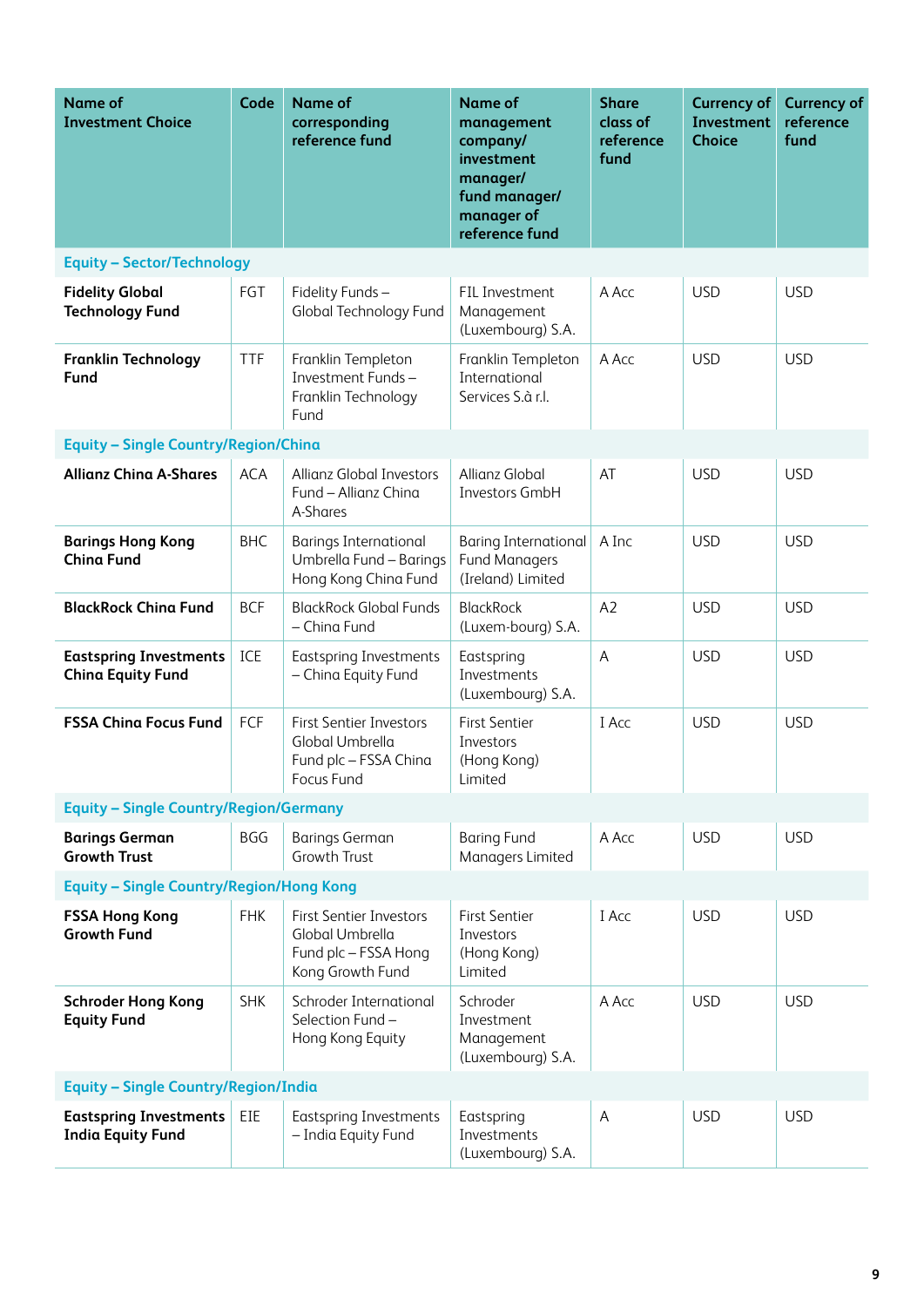| <b>Name of</b><br><b>Investment Choice</b>                                | Code       | <b>Name of</b><br>corresponding<br>reference fund                                                | <b>Name of</b><br>management<br>company/<br>investment<br>manager/<br>fund manager/<br>manager of<br>reference fund | <b>Share</b><br>class of<br>reference<br>fund | <b>Currency of</b><br>Investment<br><b>Choice</b> | <b>Currency of</b><br>reference<br>fund |
|---------------------------------------------------------------------------|------------|--------------------------------------------------------------------------------------------------|---------------------------------------------------------------------------------------------------------------------|-----------------------------------------------|---------------------------------------------------|-----------------------------------------|
| <b>FSSA Indian</b><br><b>Subcontinent Fund</b>                            | <b>FIS</b> | <b>First Sentier Investors</b><br>Global Umbrella Fund<br>plc - FSSA Indian<br>Subcontinent Fund | <b>First Sentier</b><br>Investors<br>(Hong Kong)<br>Limited                                                         | I Acc                                         | <b>USD</b>                                        | <b>USD</b>                              |
| Equity - Single Country/Region/Indonesia                                  |            |                                                                                                  |                                                                                                                     |                                               |                                                   |                                         |
| <b>Eastspring Investments</b><br><b>Indonesia Equity Fund</b>             | IDO        | <b>Eastspring Investments</b><br>- Indonesia Equity Fund                                         | Eastspring<br>Investments<br>(Luxembourg) S.A.                                                                      | A                                             | <b>USD</b>                                        | <b>USD</b>                              |
| <b>Equity - Single Country/Region/Japan</b>                               |            |                                                                                                  |                                                                                                                     |                                               |                                                   |                                         |
| <b>Aberdeen Standard</b><br><b>SICAV I Japanese</b><br><b>Equity Fund</b> | AJE        | Aberdeen Standard<br>SICAV I - Japanese<br>Equity Fund                                           | Aberdeen Standard<br>Investments<br>Luxembourg S.A.                                                                 | A Acc                                         | <b>USD</b>                                        | <b>USD</b>                              |
| <b>Eastspring Investments</b><br>Japan Dynamic Fund                       | <b>EJD</b> | <b>Eastspring Investments</b><br>- Japan Dynamic Fund                                            | Eastspring<br>Investments<br>(Luxembourg) S.A.                                                                      | A (hedged)                                    | <b>USD</b>                                        | <b>USD</b>                              |
| <b>Equity - Single Country/Region/Korea</b>                               |            |                                                                                                  |                                                                                                                     |                                               |                                                   |                                         |
| <b>JPMorgan Korea Fund</b>                                                | JKO        | JPMorgan Korea Fund                                                                              | JPMorgan Funds<br>(Asia) Ltd.                                                                                       | Acc                                           | <b>USD</b>                                        | <b>USD</b>                              |
| <b>Equity - Single Country/Region/Russia</b>                              |            |                                                                                                  |                                                                                                                     |                                               |                                                   |                                         |
| <b>BNP Paribas Funds</b><br><b>Russia Equity</b>                          | PER        | <b>BNP Paribas Funds</b><br>Russia Equity                                                        | <b>BNP Paribas</b><br>Asset Management<br>Luxembourg                                                                | Classic USD,<br>Capitalisation                | <b>USD</b>                                        | <b>USD</b>                              |
| <b>Equity - Single Country/Region/United States</b>                       |            |                                                                                                  |                                                                                                                     |                                               |                                                   |                                         |
| <b>Fidelity America Fund</b>                                              | <b>FAF</b> | Fidelity Funds-<br>America Fund                                                                  | FIL Investment<br>Management<br>(Luxembourg) S.A.                                                                   | $\mathsf A$                                   | <b>USD</b>                                        | <b>USD</b>                              |
| Franklin U.S.<br><b>Opportunities Fund</b>                                | FOF        | Franklin Templeton<br><b>Investment Funds</b><br>- Franklin U.S.<br>Opportunities Fund           | Franklin Templeton<br>International<br>Services S.à r.l.                                                            | A Acc                                         | <b>USD</b>                                        | <b>USD</b>                              |
| <b>Equity - Theme/ESG (Environmental, Social and Governance)</b>          |            |                                                                                                  |                                                                                                                     |                                               |                                                   |                                         |
| <b>Allianz Food Security</b><br>Fund                                      | <b>AFS</b> | <b>Allianz Global Investors</b><br>Fund - Allianz Food<br>Security                               | Allianz Global<br>Investors GmbH                                                                                    | AT                                            | <b>USD</b>                                        | <b>USD</b>                              |
| <b>Allianz Global</b><br>Sustainability                                   | AGS        | <b>Allianz Global Investors</b><br>Fund - Allianz Global<br>Sustainability                       | Allianz Global<br>Investors GmbH                                                                                    | A Dist                                        | <b>USD</b>                                        | <b>USD</b>                              |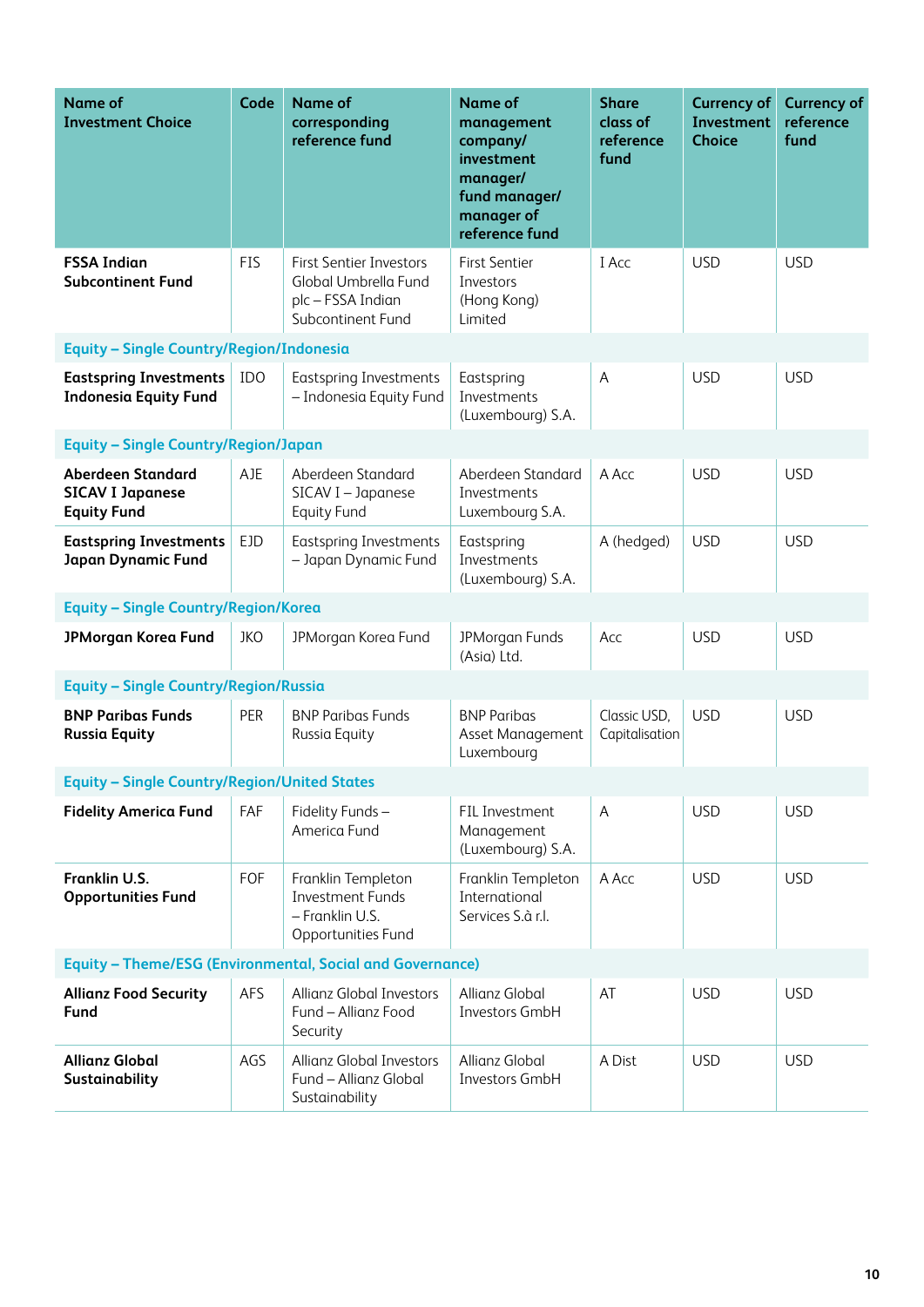| <b>Name of</b><br><b>Investment Choice</b>                                                       | Code        | <b>Name of</b><br>corresponding<br>reference fund                           | <b>Name of</b><br>management<br>company/<br>investment<br>manager/<br>fund manager/<br>manager of<br>reference fund | <b>Share</b><br>class of<br>reference<br>fund | <b>Currency of</b><br>Investment<br><b>Choice</b> | <b>Currency of</b><br>reference<br>fund |  |
|--------------------------------------------------------------------------------------------------|-------------|-----------------------------------------------------------------------------|---------------------------------------------------------------------------------------------------------------------|-----------------------------------------------|---------------------------------------------------|-----------------------------------------|--|
| <b>Equity - Theme/Small Cap</b>                                                                  |             |                                                                             |                                                                                                                     |                                               |                                                   |                                         |  |
| <b>Aberdeen Standard</b><br><b>SICAV I Japanese</b><br><b>Smaller Companies</b><br><b>Fund</b>   | AJS         | Aberdeen Standard<br>SICAV I - Japanese<br><b>Smaller Companies</b><br>Fund | Aberdeen Standard<br>Investments<br>Luxembourg S.A.                                                                 | A Acc<br>(USD<br>hedged)                      | <b>USD</b>                                        | <b>USD</b>                              |  |
| <b>Invesco Developed</b><br><b>Small and Mid-Cap</b><br><b>Equity Fund</b>                       | <b>ISC</b>  | Invesco Funds - Invesco<br>Developed Small and<br>Mid-Cap Equity Fund       | Invesco<br>Management S.A.                                                                                          | A Acc                                         | <b>USD</b>                                        | <b>USD</b>                              |  |
| <b>Fixed Income - Diversified</b>                                                                |             |                                                                             |                                                                                                                     |                                               |                                                   |                                         |  |
| <b>AB FCP I American</b><br><b>Income Portfolio</b>                                              | AAI         | AB FCP I-<br>American Income<br>Portfolio                                   | AllianceBernstein<br>(Luxembourg)<br>S.à r.l.                                                                       | A2                                            | <b>USD</b>                                        | <b>USD</b>                              |  |
| <b>AB FCP I American</b><br>Income Portfolio (Dis)*                                              | AAIX        | AB FCP I-<br>American Income<br>Portfolio                                   | AllianceBernstein<br>(Luxembourg)<br>S.à r.l.                                                                       | AA                                            | <b>USD</b>                                        | <b>USD</b>                              |  |
| <b>BlackRock Asian Tiger</b><br><b>Bond Fund</b>                                                 | <b>BAT</b>  | <b>BlackRock Global Funds</b><br>- Asian Tiger Bond Fund                    | <b>BlackRock</b><br>(Luxembourg) S.A.                                                                               | A2                                            | <b>USD</b>                                        | <b>USD</b>                              |  |
| <b>BlackRock Asian Tiger</b><br>Bond Fund (Dis)*                                                 | <b>BATX</b> | <b>BlackRock Global Funds</b><br>- Asian Tiger Bond Fund                    | <b>BlackRock</b><br>(Luxembourg) S.A.                                                                               | A <sub>6</sub>                                | <b>USD</b>                                        | <b>USD</b>                              |  |
| <b>BlackRock Euro Bond</b><br>Fund <sup>^</sup>                                                  | <b>BEB</b>  | <b>BlackRock Global Funds</b><br>- Euro Bond Fund                           | <b>BlackRock</b><br>(Luxembourg) S.A.                                                                               | A2                                            | <b>USD</b>                                        | <b>USD</b>                              |  |
| <b>Eastspring Investments</b><br><b>Asian Bond Fund</b>                                          | EAB         | <b>Eastspring Investments</b><br>- Asian Bond Fund                          | Eastspring<br>Investments<br>(Luxembourg) S.A.                                                                      | A                                             | <b>USD</b>                                        | <b>USD</b>                              |  |
| <b>Eastspring Investments</b><br>Asian Bond Fund (Dis)*                                          | EABX        | <b>Eastspring Investments</b><br>- Asian Bond Fund                          | Eastspring<br>Investments<br>(Luxembourg) S.A.                                                                      | <b>ADM</b>                                    | <b>USD</b>                                        | <b>USD</b>                              |  |
| <b>Eastspring Investments</b><br><b>Asian Local Bond Fund</b>                                    | ALB         | <b>Eastspring Investments</b><br>- Asian Local Bond Fund                    | Eastspring<br>Investments<br>(Luxembourg) S.A.                                                                      | Α                                             | <b>USD</b>                                        | <b>USD</b>                              |  |
| <b>Fidelity Global Bond</b><br>Fund                                                              | <b>FBF</b>  | Fidelity Funds-<br><b>Global Bond Fund</b>                                  | FIL Investment<br>Management<br>(Luxembourg) S.A.                                                                   | A                                             | <b>USD</b>                                        | <b>USD</b>                              |  |
| <b>Fixed Income - Government (Emerging Markets)</b>                                              |             |                                                                             |                                                                                                                     |                                               |                                                   |                                         |  |
| <b>Aberdeen Standard</b><br><b>SICAV I Select</b><br><b>Emerging Markets</b><br><b>Bond Fund</b> | ASE         | Aberdeen Standard<br>$SICAVI -$<br>Select Emerging<br>Markets Bond Fund     | Aberdeen Standard<br>Investments<br>Luxembourg S.A.                                                                 | A Acc                                         | <b>USD</b>                                        | <b>USD</b>                              |  |
| <b>BlackRock Emerging</b><br><b>Markets Bond Fund</b>                                            | <b>BEM</b>  | <b>BlackRock Global Funds</b><br>- Emerging Markets<br><b>Bond Fund</b>     | <b>BlackRock</b><br>(Luxembourg) S.A.                                                                               | A2                                            | <b>USD</b>                                        | <b>USD</b>                              |  |
| <b>BlackRock Emerging</b><br><b>Markets Bond Fund</b><br>$(Dis)^*$                               | <b>BEMX</b> | <b>BlackRock Global Funds</b><br>- Emerging Markets<br><b>Bond Fund</b>     | <b>BlackRock</b><br>(Luxembourg) S.A.                                                                               | A <sub>6</sub>                                | <b>USD</b>                                        | <b>USD</b>                              |  |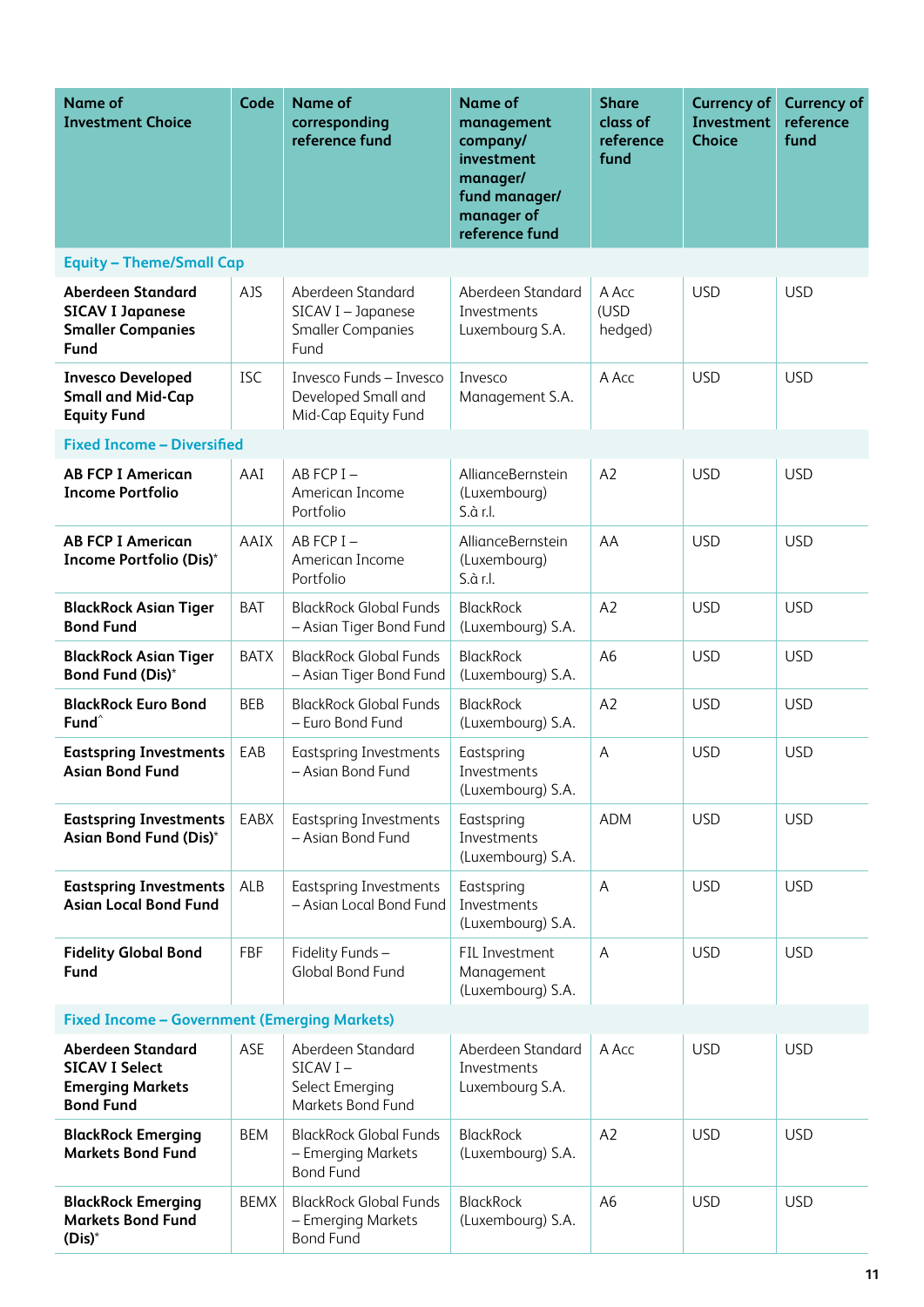| <b>Name of</b><br><b>Investment Choice</b>                                   | Code        | <b>Name of</b><br>corresponding<br>reference fund                                       | <b>Name of</b><br>management<br>company/<br>investment<br>manager/<br>fund manager/<br>manager of<br>reference fund | <b>Share</b><br>class of<br>reference<br>fund | <b>Currency of</b><br><b>Investment</b><br><b>Choice</b> | <b>Currency of</b><br>reference<br>fund |
|------------------------------------------------------------------------------|-------------|-----------------------------------------------------------------------------------------|---------------------------------------------------------------------------------------------------------------------|-----------------------------------------------|----------------------------------------------------------|-----------------------------------------|
| <b>Fixed Income - Government (Global)</b>                                    |             |                                                                                         |                                                                                                                     |                                               |                                                          |                                         |
| <b>BlackRock Global</b><br><b>Government Bond</b><br>Fund <sup>^</sup>       | <b>BRG</b>  | <b>BlackRock Global Funds</b><br>- Global Government<br><b>Bond Fund</b>                | <b>BlackRock</b><br>(Luxembourg) S.A.                                                                               | A2                                            | <b>USD</b>                                               | <b>USD</b>                              |
| <b>Templeton Global Total</b><br>Return Fund <sup>^</sup>                    | <b>TTR</b>  | Franklin Templeton<br>Investment Funds-<br>Templeton Global<br><b>Total Return Fund</b> | Franklin Templeton<br>International<br>Services S.à r.l.                                                            | A Acc                                         | <b>USD</b>                                               | <b>USD</b>                              |
| <b>Fixed Income - High Yield</b>                                             |             |                                                                                         |                                                                                                                     |                                               |                                                          |                                         |
| <b>AB FCP I Global High</b><br><b>Yield Portfolio</b>                        | AHY         | AB FCP I - Global High<br>Yield Portfolio                                               | AllianceBernstein<br>(Luxembourg)<br>S.à r.l.                                                                       | A2                                            | <b>USD</b>                                               | <b>USD</b>                              |
| <b>AB FCP I Global High</b><br>Yield Portfolio (Dis)*                        | AHYX        | AB FCP I - Global High<br>Yield Portfolio                                               | AllianceBernstein<br>(Luxembourg)<br>S.à r.l.                                                                       | AA                                            | <b>USD</b>                                               | <b>USD</b>                              |
| <b>Barings Global Senior</b><br><b>Secured Bond Fund</b>                     | <b>BSS</b>  | <b>Barings Global Senior</b><br>Secured Bond Fund                                       | <b>Baring International</b><br><b>Fund Managers</b><br>(Ireland) Limited                                            | Tranche G<br>Acc                              | <b>USD</b>                                               | <b>USD</b>                              |
| <b>Barings Global Senior</b><br><b>Secured Bond Fund</b><br>$(Dis)^*$        | <b>BSSX</b> | <b>Barings Global Senior</b><br>Secured Bond Fund                                       | <b>Baring International</b><br><b>Fund Managers</b><br>(Ireland) Limited                                            | Tranche G<br>Dist<br>Monthly                  | <b>USD</b>                                               | <b>USD</b>                              |
| <b>Eastspring Investments</b><br><b>Asian High Yield Bond</b><br>Fund        | EAH         | <b>Eastspring Investments</b><br>- Asian High Yield<br><b>Bond Fund</b>                 | Eastspring<br>Investments<br>(Luxembourg) S.A.                                                                      | Α                                             | <b>USD</b>                                               | <b>USD</b>                              |
| <b>Eastspring Investments</b><br><b>Asian High Yield Bond</b><br>Fund (Dis)* | EAHX        | <b>Eastspring Investments</b><br>- Asian High Yield<br><b>Bond Fund</b>                 | Eastspring<br>Investments<br>(Luxembourg) S.A.                                                                      | <b>ADM</b>                                    | <b>USD</b>                                               | <b>USD</b>                              |
| <b>Fidelity US High Yield</b><br><b>Fund</b>                                 | <b>FHY</b>  | Fidelity Funds-<br>US High Yield Fund                                                   | FIL Investment<br>Management<br>(Luxembourg) S.A.                                                                   | $\mathsf{A}$                                  | <b>USD</b>                                               | <b>USD</b>                              |
| <b>Fidelity US High Yield</b><br>Fund (Dis)*                                 | <b>FHYX</b> | Fidelity Funds-<br>US High Yield Fund                                                   | FIL Investment<br>Management<br>(Luxembourg) S.A.                                                                   | $A -$<br><b>MINCOME</b><br>(G)                | <b>USD</b>                                               | <b>USD</b>                              |
| <b>Invesco Global High</b><br><b>Income Fund</b>                             | IHI         | Invesco Funds-<br>Invesco Global High<br>Income Fund                                    | Invesco<br>Management S.A.                                                                                          | A SD Shares                                   | <b>USD</b>                                               | <b>USD</b>                              |
| <b>Schroder Global High</b><br><b>Yield Fund</b>                             | SGH         | Schroder International<br>Selection Fund-<br>Global High Yield                          | Schroder<br>Investment<br>Management<br>(Luxembourg) S.A.                                                           | A Acc                                         | <b>USD</b>                                               | <b>USD</b>                              |
| <b>Schroder Global High</b><br>Yield Fund (Dis)*                             | SGHX        | Schroder International<br>Selection Fund-<br>Global High Yield                          | Schroder<br>Investment<br>Management<br>(Luxembourg) S.A.                                                           | A Dis MV                                      | <b>USD</b>                                               | <b>USD</b>                              |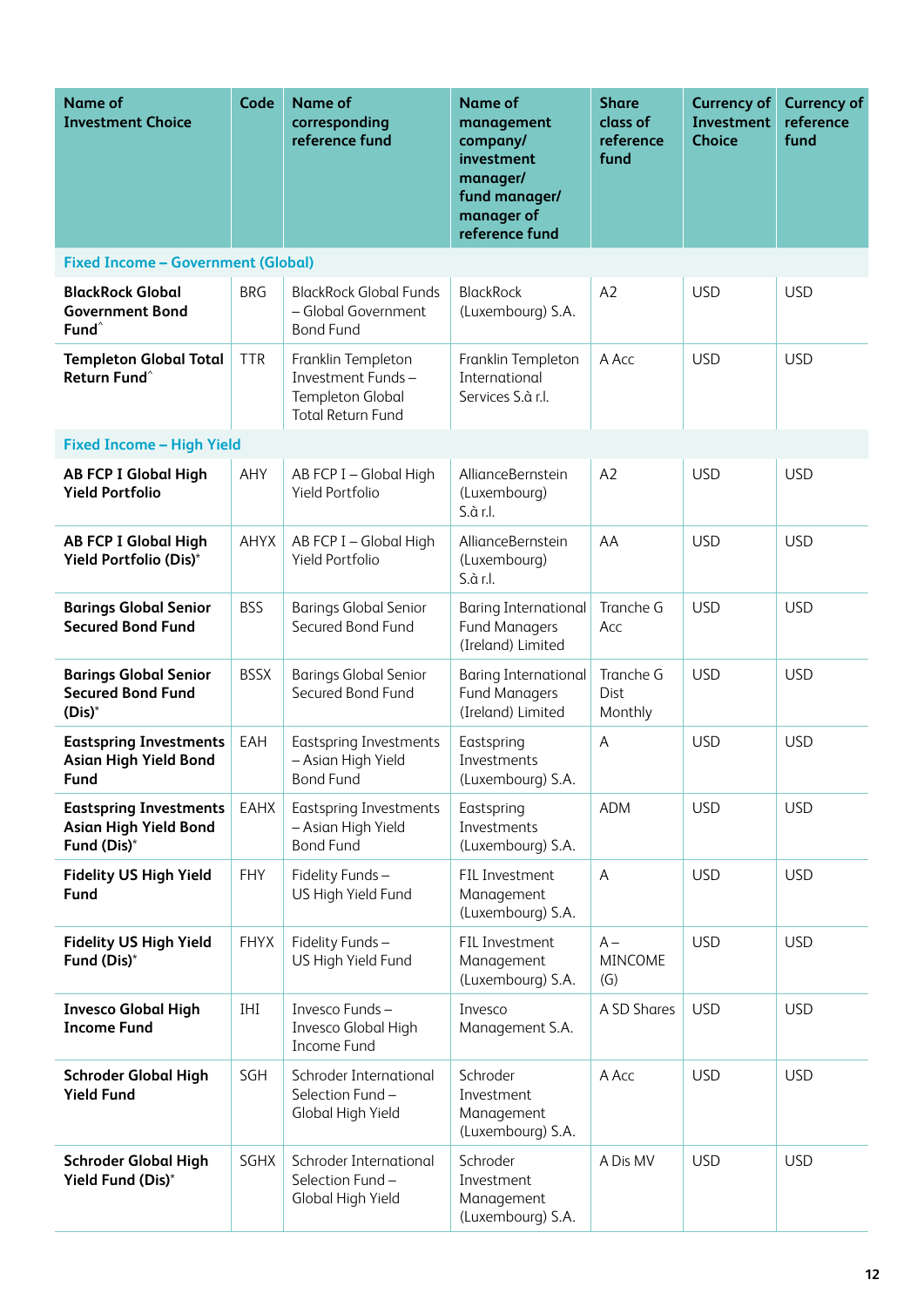| <b>Name of</b><br><b>Investment Choice</b>                                                       | Code        | <b>Name of</b><br>corresponding<br>reference fund                                              | <b>Name of</b><br>management<br>company/<br>investment<br>manager/<br>fund manager/<br>manager of<br>reference fund | <b>Share</b><br>class of<br>reference<br>fund | <b>Currency of</b><br><b>Investment</b><br><b>Choice</b> | <b>Currency of</b><br>reference<br>fund |  |  |
|--------------------------------------------------------------------------------------------------|-------------|------------------------------------------------------------------------------------------------|---------------------------------------------------------------------------------------------------------------------|-----------------------------------------------|----------------------------------------------------------|-----------------------------------------|--|--|
| <b>Fixed Income - Investment Grade</b>                                                           |             |                                                                                                |                                                                                                                     |                                               |                                                          |                                         |  |  |
| <b>Eastspring Investments</b><br><b>US Investment Grade</b><br><b>Bond Fund</b>                  | EIB         | <b>Eastspring Investments</b><br>- US Investment Grade<br><b>Bond Fund</b>                     | Eastspring<br>Investments<br>(Luxembourg) S.A.                                                                      | A                                             | <b>USD</b>                                               | <b>USD</b>                              |  |  |
| <b>Eastspring Investments</b><br><b>US Investment Grade</b><br>Bond Fund (Dis)*                  | EIBX        | <b>Eastspring Investments</b><br>- US Investment Grade<br><b>Bond Fund</b>                     | Eastspring<br>Investments<br>(Luxembourg) S.A.                                                                      | <b>ADM</b>                                    | <b>USD</b>                                               | <b>USD</b>                              |  |  |
| <b>Fixed Income - Theme/Floating Rate</b>                                                        |             |                                                                                                |                                                                                                                     |                                               |                                                          |                                         |  |  |
| <b>Franklin Floating Rate</b><br>Fund plc                                                        | <b>TFR</b>  | Franklin Floating Rate<br>Fund plc                                                             | Franklin Templeton<br>International<br>Services S.à r.l.                                                            | A Acc                                         | <b>USD</b>                                               | <b>USD</b>                              |  |  |
| <b>Franklin Floating Rate</b><br>Fund plc (Dis)*                                                 | <b>TFRX</b> | <b>Franklin Floating Rate</b><br>Fund plc                                                      | Franklin Templeton<br>International<br>Services S.à r.l.                                                            | A (dis)                                       | <b>USD</b>                                               | <b>USD</b>                              |  |  |
| <b>Fixed Income - Theme/Inflation-Linked Bond</b>                                                |             |                                                                                                |                                                                                                                     |                                               |                                                          |                                         |  |  |
| <b>Schroder Global</b><br><b>Inflation Linked Bond</b><br>Fund <sup>^</sup>                      | SGI         | Schroder International<br>Selection Fund-<br><b>Global Inflation Linked</b><br><b>Bond</b>     | Schroder<br>Investment<br>Management<br>(Luxembourg) S.A.                                                           | A Acc<br>(USD<br>hedged)                      | <b>USD</b>                                               | <b>USD</b>                              |  |  |
| <b>Money Market</b>                                                                              |             |                                                                                                |                                                                                                                     |                                               |                                                          |                                         |  |  |
| Schroder U.S. Dollar<br><b>Money Fund</b>                                                        | <b>SUD</b>  | Schroder U.S. Dollar<br>Money Fund                                                             | Schroder<br>Investment<br>Management<br>(Hong Kong)<br>Limited                                                      | Acc                                           | <b>USD</b>                                               | <b>USD</b>                              |  |  |
| Multi-Asset - Asia                                                                               |             |                                                                                                |                                                                                                                     |                                               |                                                          |                                         |  |  |
| <b>Barings Asia</b><br><b>Balanced Fund</b>                                                      | <b>BAB</b>  | <b>Barings Global</b><br>Opportunities Umbrella<br>Fund - Barings Asia<br><b>Balanced Fund</b> | <b>Baring International</b><br><b>Fund Managers</b><br>(Ireland) Limited                                            | A Acc                                         | <b>USD</b>                                               | <b>USD</b>                              |  |  |
| <b>Eastspring Investments</b><br><b>Asia Real Estate Multi</b><br><b>Asset Income Fund</b>       | EAR         | <b>Eastspring Investments</b><br>- Asia Real Estate Multi<br>Asset Income Fund                 | Eastspring<br>Investments<br>(Luxembourg) S.A.                                                                      | A                                             | <b>USD</b>                                               | <b>USD</b>                              |  |  |
| <b>Eastspring Investments</b><br>Asia Real Estate Multi<br><b>Asset Income Fund</b><br>$(Dis)^*$ | EARX        | <b>Eastspring Investments</b><br>- Asia Real Estate<br>Multi Asset Income<br>Fund              | Eastspring<br>Investments<br>(Luxembourg) S.A.                                                                      | <b>ADM</b>                                    | <b>USD</b>                                               | <b>USD</b>                              |  |  |
| <b>JPMorgan Asia Pacific</b><br><b>Income Fund</b>                                               | <b>JAP</b>  | JPMorgan Funds-<br>Asia Pacific Income<br>Fund                                                 | JPMorgan Asset<br>Management<br>(Europe) S.á r.l.                                                                   | A Acc                                         | <b>USD</b>                                               | <b>USD</b>                              |  |  |
| <b>JPMorgan Asia Pacific</b><br><b>Income Fund (Dis)*</b>                                        | <b>JAPX</b> | JPMorgan Funds-<br>Asia Pacific Income<br>Fund                                                 | JPMorgan Asset<br>Management<br>(Europe) S.á r.l.                                                                   | $A$ (mth)                                     | <b>USD</b>                                               | <b>USD</b>                              |  |  |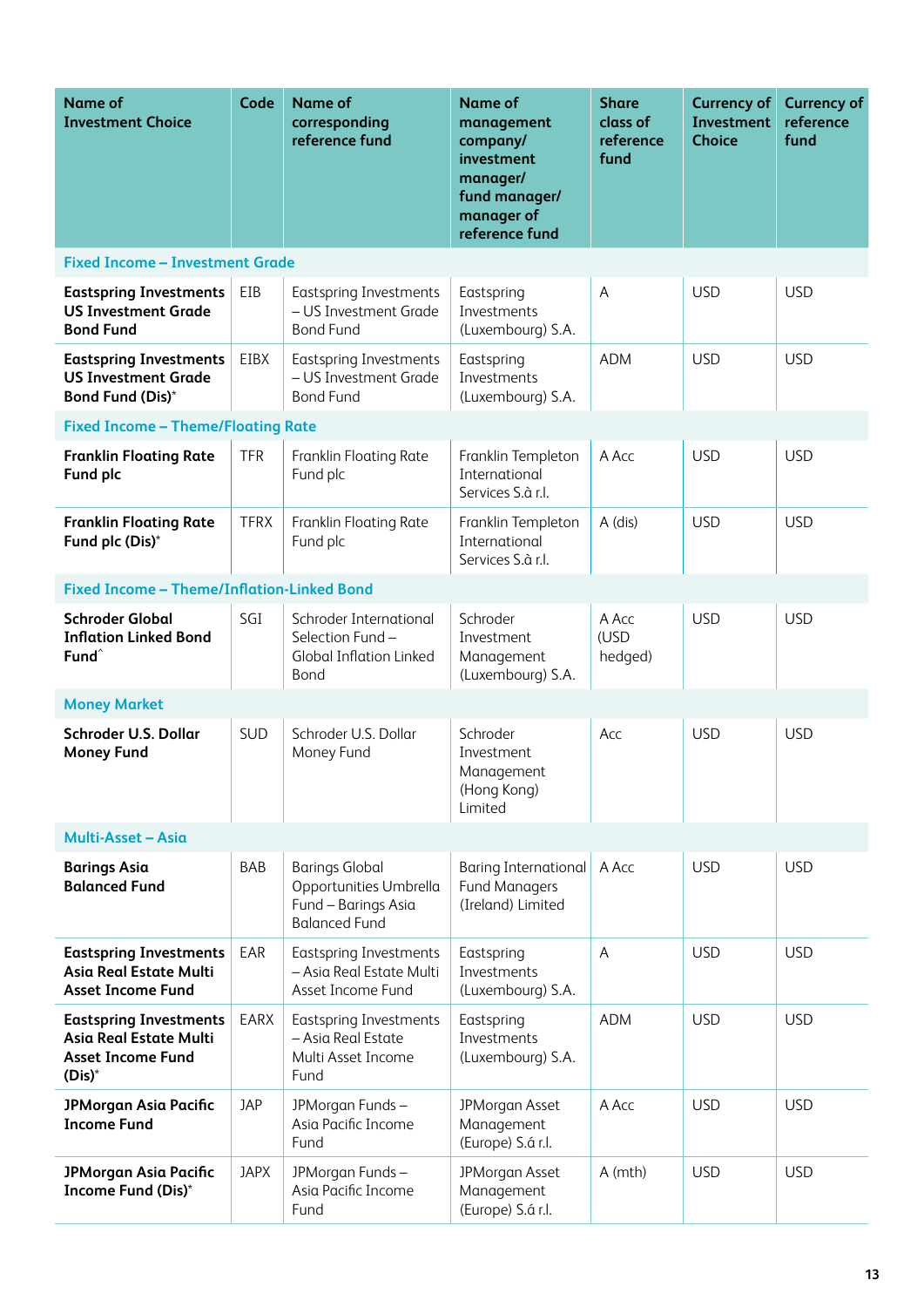| <b>Name of</b><br><b>Investment Choice</b>                                     | Code        | <b>Name of</b><br>corresponding<br>reference fund                              | <b>Name of</b><br>management<br>company/<br>investment<br>manager/<br>fund manager/<br>manager of<br>reference fund | <b>Share</b><br>class of<br>reference<br>fund | <b>Currency of</b><br><b>Investment</b><br><b>Choice</b> | <b>Currency of</b><br>reference<br>fund |
|--------------------------------------------------------------------------------|-------------|--------------------------------------------------------------------------------|---------------------------------------------------------------------------------------------------------------------|-----------------------------------------------|----------------------------------------------------------|-----------------------------------------|
| <b>Multi-Asset - Global</b>                                                    |             |                                                                                |                                                                                                                     |                                               |                                                          |                                         |
| <b>Allianz Income and</b><br>Growth                                            | AIG         | <b>Allianz Global Investors</b><br>Fund - Allianz Income<br>and Growth         | Allianz Global<br>Investors GmbH                                                                                    | AT                                            | <b>USD</b>                                               | <b>USD</b>                              |
| <b>Allianz Income and</b><br>Growth (Dis)*                                     | AIGX        | <b>Allianz Global Investors</b><br>Fund - Allianz Income<br>and Growth         | Allianz Global<br>Investors GmbH                                                                                    | AM                                            | <b>USD</b>                                               | <b>USD</b>                              |
| <b>Eastspring Investments</b><br><b>Global Market</b><br><b>Navigator Fund</b> | EGM         | <b>Eastspring Investments</b><br>- Global Market<br>Navigator Fund             | Eastspring<br>Investments<br>(Luxembourg) S.A.                                                                      | $\overline{A}$                                | <b>USD</b>                                               | <b>USD</b>                              |
| <b>Fidelity Global Multi</b><br><b>Asset Income Fund</b>                       | <b>FGM</b>  | Fidelity Funds-<br>Global Multi Asset<br>Income Fund                           | FIL Investment<br>Management<br>(Luxembourg) S.A.                                                                   | A Acc                                         | <b>USD</b>                                               | <b>USD</b>                              |
| <b>Fidelity Global Multi</b><br><b>Asset Income Fund</b><br>$(Dis)^*$          | <b>FGMX</b> | Fidelity Funds-<br>Global Multi Asset<br><b>Income Fund</b>                    | FIL Investment<br>Management<br>(Luxembourg) S.A.                                                                   | $A -$<br><b>MINCOME</b><br>(G)                | <b>USD</b>                                               | <b>USD</b>                              |
| <b>Ninety One GSF Global</b><br><b>Multi-Asset Income</b><br>Fund              | IIF         | Ninety One Global<br>Strategy Fund-<br>Global Multi-Asset<br>Income Fund       | Ninety One<br>Luxembourg S.A.                                                                                       | A Acc                                         | <b>USD</b>                                               | <b>USD</b>                              |
| <b>Ninety One GSF Global</b><br><b>Multi-Asset Income</b><br>Fund (Dis)*       | <b>IIFX</b> | Ninety One Global<br>Strategy Fund-<br>Global Multi-Asset<br>Income Fund       | Ninety One<br>Luxembourg S.A.                                                                                       | A Inc-2                                       | <b>USD</b>                                               | <b>USD</b>                              |
| <b>Ninety One GSF Global</b><br><b>Strategic Managed</b><br>Fund               | IGM         | Ninety One Global<br>Strategy Fund-<br><b>Global Strategic</b><br>Managed Fund | Ninety One UK<br>Limited                                                                                            | A Acc                                         | <b>USD</b>                                               | <b>USD</b>                              |

### **Charges on reference fund**

You should note that the reference funds of the Investment Choices you selected may have separate charges on management fee, performance fee, bid-offer spread, switching fee and/or other recurring fees. You do not pay these fees directly: the fees will be deducted and such reduction will be reflected in the unit price of the reference fund. For details, please refer to the offering documents of the reference funds which are available from Prudential upon request.

- \* **Available to PRU**Link Empower Investment Plan **only**. Please refer to the sub-section "Investment Choice (Cash Distribution) – applicable to **PRU**Link Empower Investment Plan only" under the section "General Notes" on page 16 for more information on the Investment Choice (Cash Distribution).
- ^ **The reference fund of this Investment Choice is derivative fund with net derivative exposure exceeding 50% of its net asset value. It may only be suitable for investors who understand the complicated structure of derivative product and associated risk. You may incur significant loss if investing in such investment choice. You are strongly advised to exercise caution in relation to such investment choice(s).**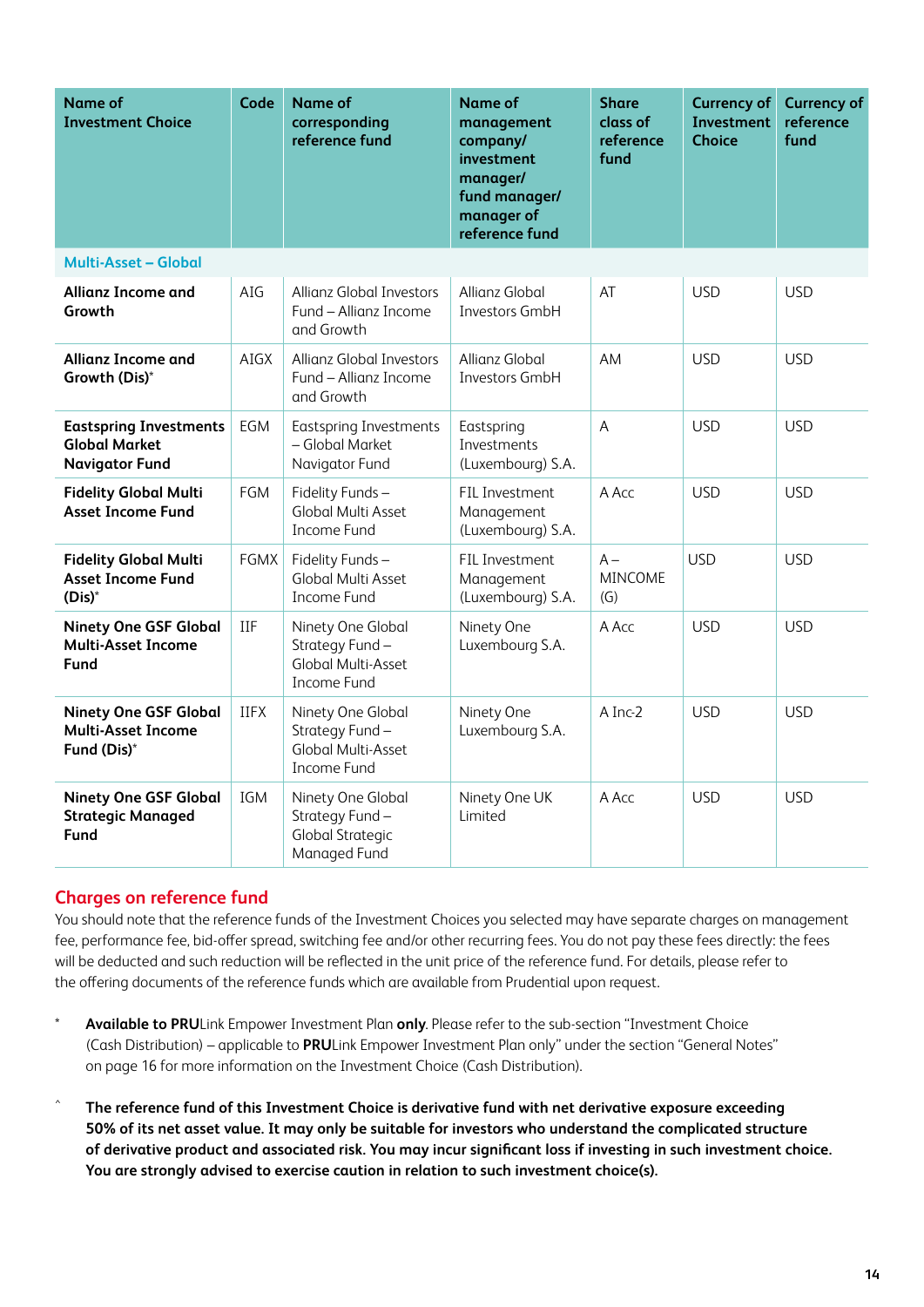#### **Minimum investment requirements**

Please note that the minimum investment amount stated in the relevant offering documents of the reference funds is not applicable. For detailed information of minimum investment requirements for the Plans, please refer to the Product Brochure of the respective investment-linked insurance policies.

#### **Limitation on cancellation of notional units**

We may at our absolute discretion limit the total number of notional units of any Investment Choices to be cancelled due to partial withdrawal, policy surrender or switching of Investment Choice on any valuation date to 10% of the total number of issued notional units of the Investment Choice (excluding any notional units which are to be created on such valuation date). In such event, the limitation will apply pro rata so that the notional units of an Investment Choice requested to be cancelled under the policies on that valuation date will have the same proportion of such notional units of the Investment Choice to be cancelled. Notional units not cancelled will be carried forward to the next valuation date of the Investment Choice for cancellation, subject to the same limitation.

#### **Closure of Investment Choices**

In case of termination or suspension of any Investment Choices, Prudential will give no less than 1 month's prior notice or such shorter period of notice in compliance with the relevant regulatory requirement.

#### **Valuation and unit price**

Base currency of each Investment Choice is US Dollars.

Asset valuation and trading (if any) are done on each valuation date. Currently, the valuation date of an Investment Choice is any day on which the banks in Hong Kong are open for business except for (i) Saturdays; or (ii) days which is not the valuation date of the reference fund of such Investment Choice. The frequency of the asset valuation and trading may be changed from time to time, but it will not be less than once a week.

In circumstances of the deferment, closure, restriction or suspension of trading of underlying investments of such Investment Choice has invested and/or in any exceptional circumstances which are beyond the control of Prudential, including but not limited to any inevitable interruption of Prudential's normal business, typhoon, breakdown of means of communication and military events, that such suspension or deferment is necessary ("Exceptional Events"), we shall have the right to suspend or defer the valuation, creation and cancellation of notional units of any Investment Choices. Prudential will act in good faith and reasonable manner when exercising our right and the valuation, creation and cancellation of notional units of any Investment Choices will be made as soon as practicable after cessation of such circumstances.

The unit redemption price and unit issue price of each Investment Choice ("Unit Price" or collectively "Unit Prices") follows the publicly quoted price of the reference funds on the valuation date. Currently, the publicly quoted price of a reference fund is the net asset value per unit or share of that reference fund, so the unit issue price of each Investment Choice will be the same as the unit redemption price.

"Forward pricing" is adopted. That means the Unit Prices of Investment Choices are not yet determined when the order of the notional units is placed, but will be based on the unit prices at the close of the trading day.

Unit Prices of Investment Choices will be rounded to the nearest 4 decimal places. The number of issued or deducted notional units of Investment Choice will be determined by dividing the subscription amount or requested redemption amount respectively by the Unit Price and it will be rounded to the nearest 4 decimal places. Any remaining balance after such rounding will be borne or absorbed by Prudential.

Unit Prices of Investment Choices will be published in Prudential's corporate website.

In case of any changes in the valuation methodology, the frequency of the asset valuation and trading of the Investment Choices, Prudential will give no less than 1 month's prior written notice or such shorter period of notice in compliance with the relevant regulatory requirement.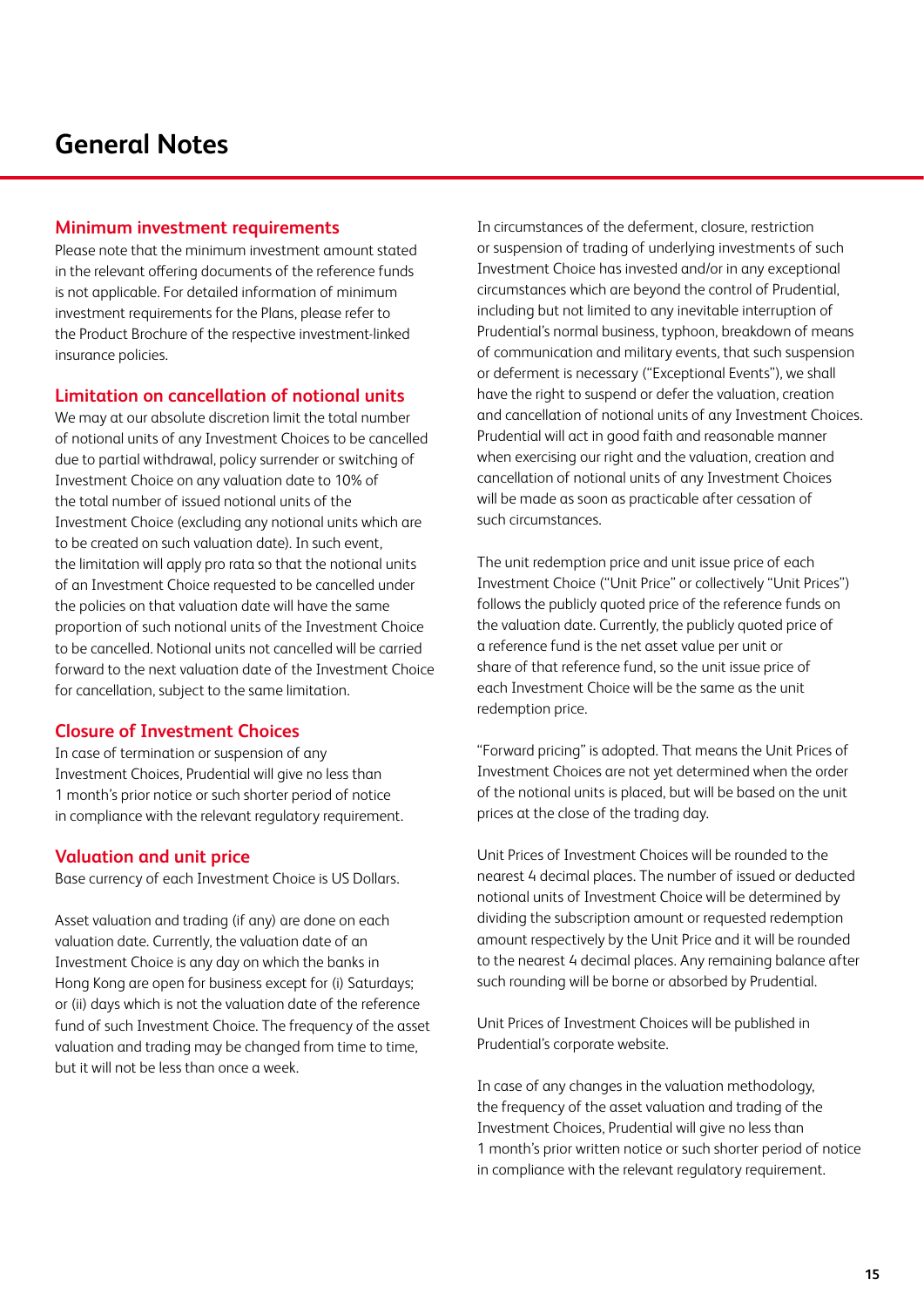## **Dividend**

If there is any dividend received from the reference funds of the Investment Choices, we will:

- pay out the dividend amount in cash [applicable to Investment Choices (Cash Distribution)]; or
- reinvest the dividend amount in the form of additional notional units of the relevant Investment Choice and allocate such notional units into the policy account while the policy is in force [applicable to Investment Choices other than Investment Choices (Cash Distribution)].
- (i) **Investment Choice (Cash Distribution)** applicable to **PRU**Link Empower Investment Plan only

#### **Cash dividend**

When a reference fund of Investment Choice (Cash Distribution) declares cash dividend on a given date, we record the number of Investment Choice (Cash Distribution) notional units under each policy on that date to determine which policyholders are entitled to the cash dividend. This date is called the record date ("Record Date").

We distribute the cash dividend amount for each Investment Choice (Cash Distribution) in the policy to policyholders as follows:

Number of notional units of Investment Choice (Cash Distribution) recorded by us on the Record Date X Cash dividend amount per Investment Choice (Cash Distribution) notional unit

For each notional unit of Investment Choice (Cash Distribution), we will distribute the exact cash dividend amount per unit in the currency declared by the reference fund of Investment Choice (Cash Distribution) and the cash dividend amount shall be rounded to the nearest 2 decimal places. Any remaining balance after such rounding will be borne or absorbed by us.

The amount of cash dividend paid and the cash dividend composition information of the corresponding reference fund for the last 12 months are made available by Prudential upon request or downloaded from our website at [www.prudential.com.hk.](https://www.prudential.com.hk/en/index.html)

#### **Cash dividend entitlement**

Policyholders are entitled to a cash dividend if they hold Investment Choice (Cash Distribution) notional units on the Record Date. For the avoidance of doubt, any (1) cancellation of your policy during the cooling-off period, (2) surrender and termination of the policy, or (3) cancellation of the relevant notional units of each Investment Choice (Cash Distribution) as a result of switching or partial withdrawal, after the Record Date, will not affect the entitled dividend amount.

#### **Distribution frequency**

The frequency of Investment Choice (Cash Distribution) distributions follows the frequency of cash dividends distributed by its reference fund. We will distribute Investment Choice (Cash Distribution) cash dividends to policyholders when we receive cash dividend payments from its reference fund.

#### **Payment of cash dividend**

Once we receive the cash dividends of the reference fund of Investment Choice (Cash Distribution), we will normally pay the cash dividend without any interest within 12 business days.

Exceptional Events may occasionally cause this payment to be deferred. Nonetheless, we will endeavour to pay the cash dividend as soon as possible after cessation of such Exceptional Events. No interest is payable on the cash dividend for the period during which the payment is deferred.

We will pay all cash dividends through direct credit to your Hong Kong Dollar bank account in Hong Kong or any other payment methods offered by us on the payment date. Non Hong Kong Dollar cash dividends that are denominated in the Investment Choice (Cash Distribution) currency will be converted into Hong Kong Dollars, we will determine the exchange rate in a good faith and a commercially reasonable manner which may vary from time to time with reference to prevailing market exchange rate. Please note that the cash dividends will be subject to exchange rate risk in the process of currency conversion.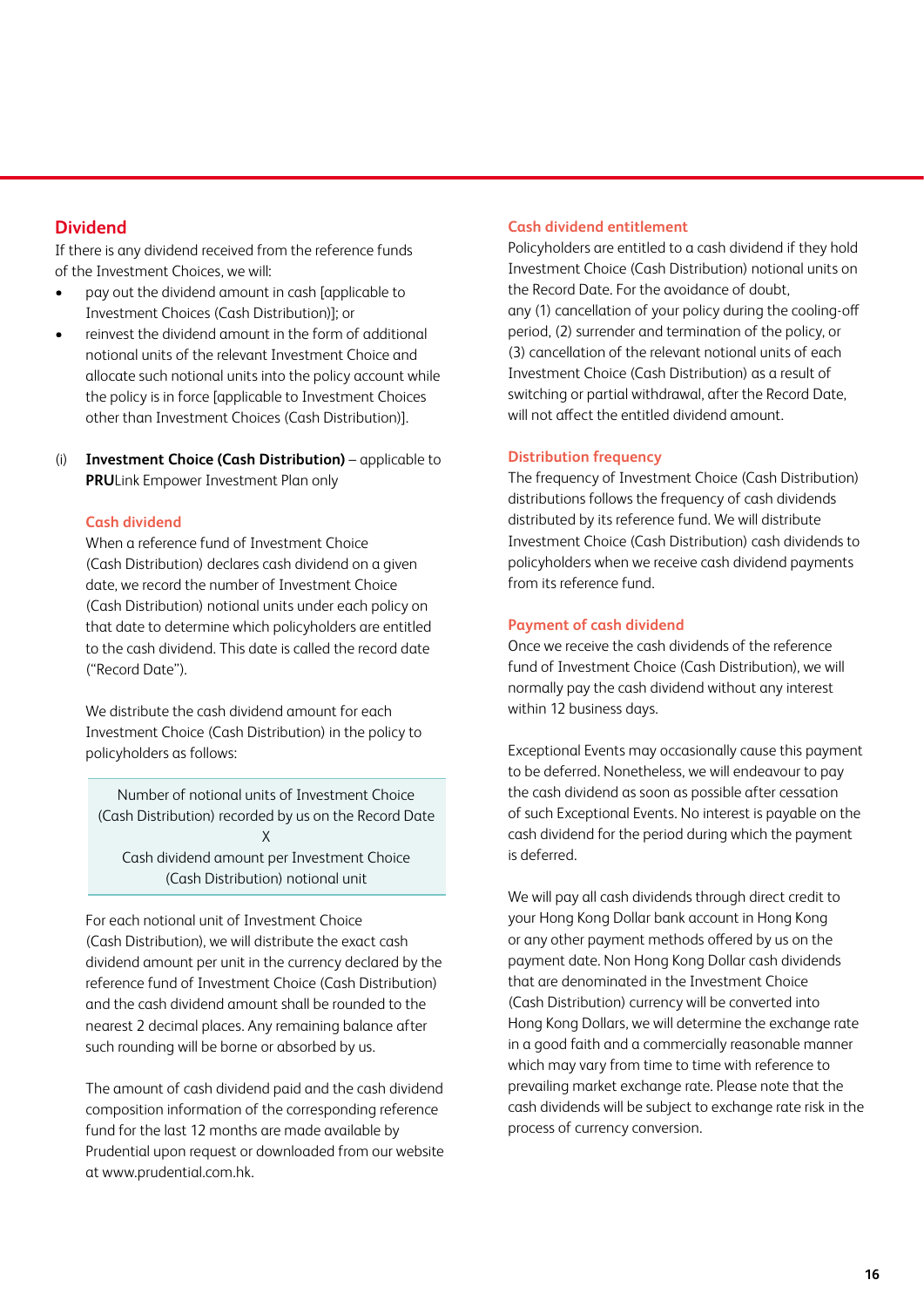There is no handling fee and charge imposed by Prudential in respect of the Investment Choice (Cash Distribution), but such payment may be subject to any applicable bank charges incurred by autopay or other payment methods and any such charges are to be borne by the policyholder. All applicable bank charges may be deducted from the cash dividends in advance and the resulting net amount will be paid to you. The applicable bank charges will be determined by the bank at its sole discretion from time to time. Please consult the bank directly for details.

Prudential reserves the right to amend our distribution policy and related administrative arrangements (including payment arrangement and distribution frequency) subject to the relevant regulatory requirements with no less than 1 month's prior written notice or such shorter period of notice in compliance with the relevant regulatory requirement(s) to policyholders with regards to such changes.

#### (ii) **Investment Choice other than Investment Choices (Cash Distribution)**

Policyholders are entitled to a dividend if they hold the notional units of the Investment Choice on the date that the dividend is declared by the reference fund of the Investment Choice. The dividend will be re-invested and allocated to the policy account while the policy is in force in the form of additional notional unit(s) of the relevant Investment Choice. We will allocate such notional unit(s) within 12 business days after we receive such dividend from the reference fund.

Exceptional Events may occasionally cause this allocation to be deferred. Nonetheless, we will endeavour to reinvest the dividend as soon as possible after cessation of such Exceptional Events. No interest is payable on the dividend for the period during which the allocation is deferred.

#### **Taxation**

Taxation consequences of investing in the Investment Choices listed in this Summary Information for Investment Choices depend on the tax rules in your country of residence and domicile. You are recommended to seek professional advice about your relevant tax consequences.

### **Authorisation**

The Investment Choices as presented in this Summary Information for Investment Choices have been authorised by the SFC. However, such authorisation does not imply an official recommendation. SFC authorisation is not a recommendation or endorsement of a scheme and its Investment Choices nor does it guarantee the commercial merits of a scheme and its Investment Choices or its performance. It does not mean the scheme is suitable for all investors nor is it an endorsement of its suitability for any particular investor or class of investors. The SFC takes no responsibility for the contents of the Principal Brochure, and makes no representation as to its accuracy or completeness or any liability for any loss arising from or in reliance upon the whole or any part of the contents of the Principal Brochure.

#### **Responsibility**

Prudential accepts full responsibility for the accuracy of the information contained in this Summary Information for Investment Choices as of the date of publication. Prudential also confirms, having made all reasonable enquiries that to the best of its knowledge and belief, there are no other facts the omission of which would make any statement herein misleading.

Regarding other details and charges, the terms and conditions of Prudential's investment-linked insurance policies, please refer to the policy(ies). Prudential will be happy to provide specimen of the policy documents upon your request.

For detailed information on fund objectives and all fees and charges of the reference funds, please refer to the relevant offering documents of the reference funds which will be made available by Prudential upon request.

This document is intended to be distributed in Hong Kong only and shall not be construed as an offer to sell or solicitation to buy or provision of any insurance product outside Hong Kong. Prudential Hong Kong Limited does not offer or sell any insurance product in any jurisdictions outside Hong Kong in which such offering or sale of the insurance product is illegal under the laws of such jurisdictions.